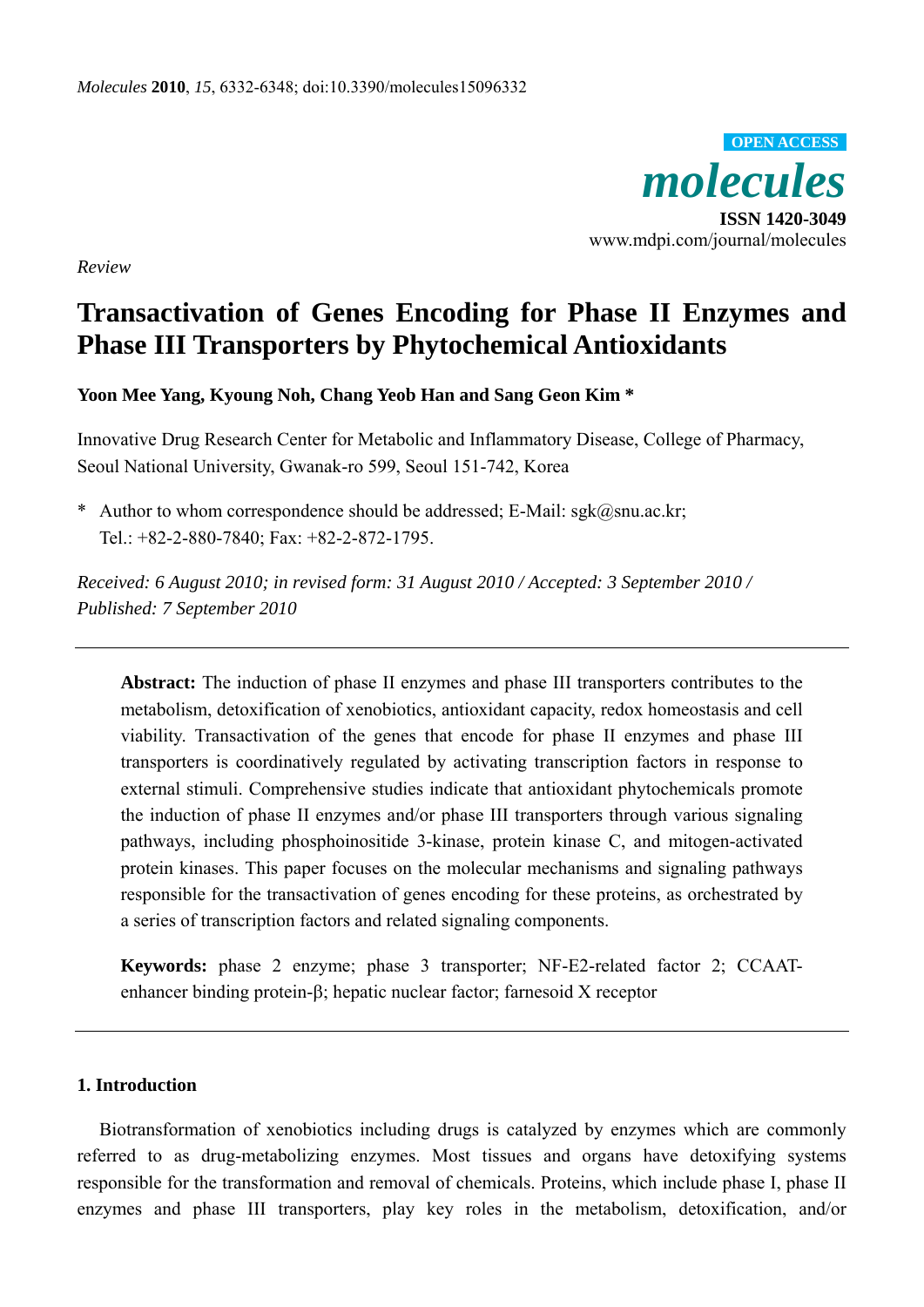elimination of exogenous chemicals introduced into the body as well as endogenous ones [1,2]. The metabolizing enzymes are basally expressed and/or induced by external stimuli. In addition, diverse phytochemicals have beneficial actions by upregulating them.

#### *1.1. Phase II enzyme induction*

Phase II enzymes such as UDP-glucuronosyl transferases, glutathione *S*-transferases (GSTs), NAD(P)H:quinone oxidoreductases (NQOs), and *N*-acetyltransferases catalyze conjugation reactions of exogenous and endogenous chemicals, usually after phase I reactions (*i.e.*, oxidation, reduction and hydrolysis) [1]. In general, they mediate detoxification and elimination of toxicants through diverse reactions (e.g., glucuronidation, sulfation, acetylation and methylation), whereas phase I oxidation reactions may often produce reactive metabolites. If the conjugation reactions are inadequate, active metabolites may cause damage and injury to cells and tissues, which is frequently accompanied by inflammatory responses [3]. Thus, the inducers of phase II enzymes have cytoprotective effects.

#### *1.2. Phase III transporter induction*

Phase III transporters are expressed in many tissues, including the liver, intestine, kidney and brain, where they provide a barrier against drug penetration, acting as the major determinants of the systemic bioavailability of many drugs (e.g., absorption, distribution and excretion) [4,5]. *P*-glycoprotein (P-gp) and multidrug resistant-associated protein (MRP) transport a broad range of substrates across the cell membrane by utilizing the energy released from ATP hydrolysis [4]. The ATP-binding cassette (ABC) transporters either import or export various substrates such as sugars, amino acids, lipids, ions, xenobiotics and many therapeutic agents [6,7]; they have two nucleotide binding domains and two transmembrane domains. The nucleotide binding domain, also called as an ABC, is the main characteristic of transporter family, and the transmembrane domain facilitates the movement of substrates across the cell membranes [6,7].

In humans, 46 ABC transporters have been identified [4,6]. Along with P-gp (or MDR1; ABCB1), the MDR subfamily includes MDR3 (ABCB4), and bile salt export protein (Bsep or SP-gp; ABCB11) [8]. The MRP subfamily consists of nine subfamilies (MRP1-9) [6]. MRP1 (ABCC1) and MRP3 (ABCC3) are typically located on the basolateral membrane of polarized cells, whereas MRP2 (ABCC2) mostly exists in the apical canalicular membrane, implying that MRP2-mediated transport increases excretion into bile, whereas MRP1/3-mediated transport does it into the urine. Organic anion transporting polypeptide 2 (OATP2), localized in the hepatic sinusoidal membrane, mediates ATP- and sodium-independent transport of compounds, including bilirubin, steroids, type II organic cations, thyroid hormones and bile salts [9,10]. P-gp, MRP and OATP2 that are expressed on the membrane of the intestinal enterocytes excrete xenobiotics into the lumen [7,11].

In response to various extracellular stimuli, the transactivation of phase II enzyme and phase III transporter genes is coordinately regulated by activating transcription factors. This paper focuses on the molecular mechanisms of transcriptional induction of the genes orchestrated by a series of transcriptional factors.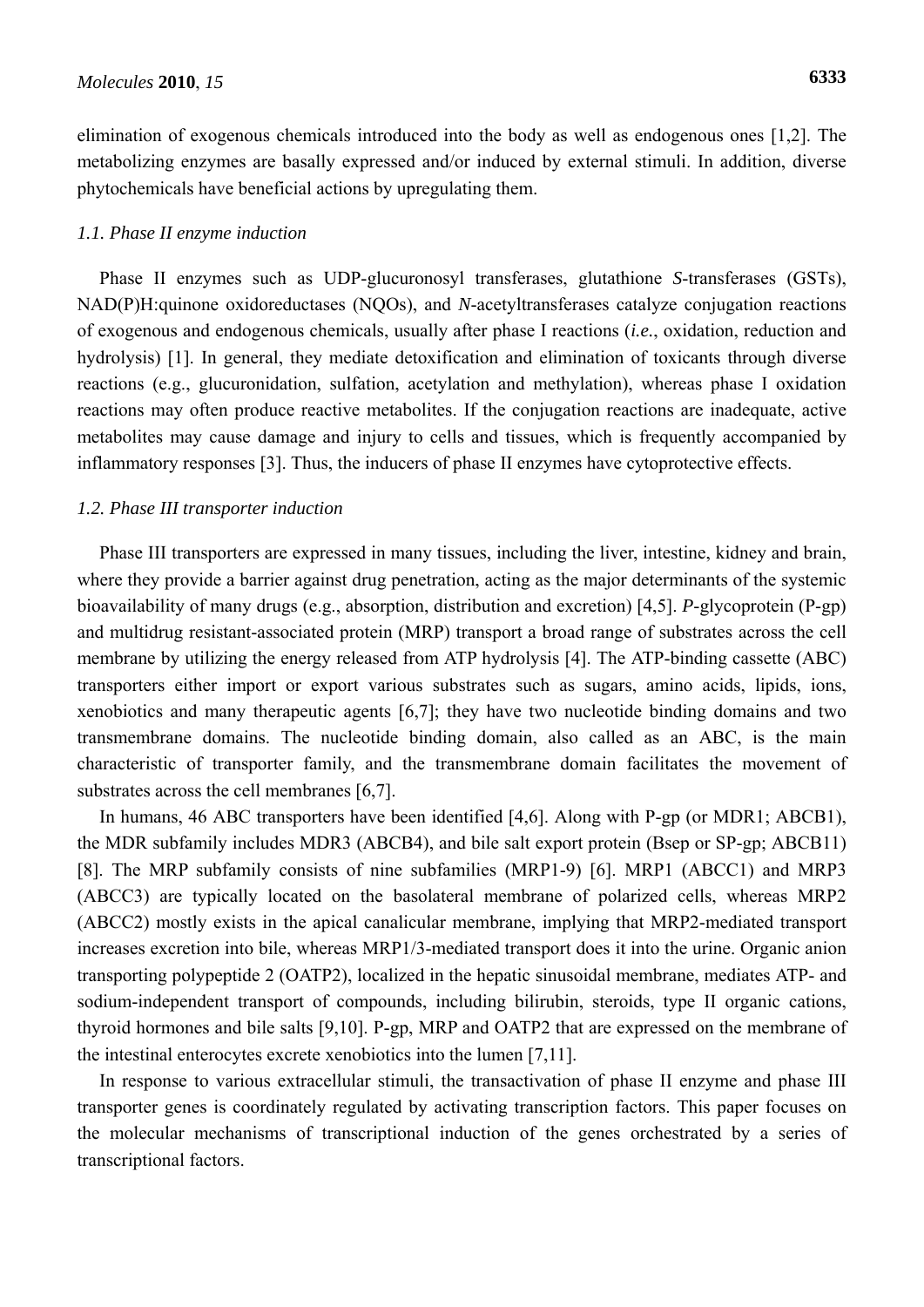#### **2. Transcription Factors that Promote Phase II and Phase III Gene Induction**

#### *2.1. NF-E2-related factor 2 (Nrf2)*

Nrf2 is a Cap'n'Collar/basic leucine zipper transcription factor. In the resting state, Keap1 interacts with Nrf2 for its degradation by Cullin 3-mediated ubiquitination in the cytoplasm [12]. When Keap1 dissociates from Nrf2 under oxidative and xenobiotic stress, Nrf2 is phosphorylated and translocated into the nucleus [13]. Unlike canonical bZIP proteins, Nrf2 can not form homodimer [14]. It forms a heterodimer with small Maf proteins (e.g., MafF/G/K) that lack a canonical transactivation domain.

The induction of phase II enzymes and phase III transporters depends on the activity of Nrf2. Major anti-oxidant enzymes contain one or more functional antioxidant response elements (AREs) in their promoter regions. Once Nrf2 dissociates from its Keap1 binding in response to oxidative stress, it translocates into the nucleus and binds ARE in the target genes. Thus, Nrf2 activation transactivates the genes containing ARE(s) such as GST, heme oxygenases-1 (HO-1), UDP-glucuronosyl transferase, NQO-1, γ-glutamylcysteine synthetase and organic anion transporters [12]. Nrf2 activation and gene induction contribute to the detoxification and excretion of xenobiotics. Plant or synthetic chemicals may have cytoprotective and chemopreventive effects by activating Nrf2 [15]. Consistently, a deficiency in Nrf2 abrogates the abilities of these agents to protect cells from toxicant or other stresses.

#### *2.2. CCAAT-enhancer binding protein-*β *(C/EBP*β*)*

Among the members of C/EBP family, C/EBPβ is a transcription factor responsible for the expression of genes encoding for antioxidant and/or conjugating enzymes [16]. It binds to a C/EBPbinding site as homo- or heterodimers. The localization and/or activity of C/EBPβ can be regulated by phosphorylation. C/EBPβ is phosphorylated by p90 ribosomal S6 kinase-1 (RSK1) and translocated from the cytoplasm into the nucleus [17]. Once in the nucleus, a phosphorylated form binds the C/EBP-response element [18]. Ceramide, a toxic lipid, decreased the transcriptional activity of C/EBPβ by reducing its phosphorylation [19]. In contrast, treatment of hepatocytes with oltipraz, a cancer chemopreventive agent, activated and induced C/EBPβ. The activation of C/EBPβ led to phase II enzyme induction, contributing to its antioxidant effect  $[20]$ . Prostaglandin  $J_2$  treatment also induces GSTA2 by activating C/EBPβ as well as Nrf2 [21]. In most cases, the expression of phase II genes may be coordinately regulated by C/EBPβ and Nrf2 that make a large enhanceosome complex.

#### *2.3. Hepatic nuclear factor 1 (HNF1)*

HNF1, a liver-specific gene transactivator, is a dimeric transcription regulator. HNF1 $\alpha$ , but not HNF1β, exists in hepatocytes [22] and is also expressed in other tissues including kidney, intestine and pancreatic islets [23]. The binding of  $HNF1\alpha$  to the *cis*-acting  $HNF1$ -binding element in the target promoters regulates the expression of genes including glucose-6-phosphatase, albumin, α-lipoprotein AII and B, and CYP2E1 [22,24]. The transcriptional activity of HNFs is regulated by coactivators such as CBP, p300 and p300/CBP-associated factor [22]. Several reports have suggested the important role of HNF1 in cell survival. So, HNF1 $\alpha$  deficiency causes hepatic dysfunction [25]; inhibition of HNF1 $\alpha$ triggers mitochondrial hyperpolarization and apoptotic cell death in response to toxic stimuli (e.g.,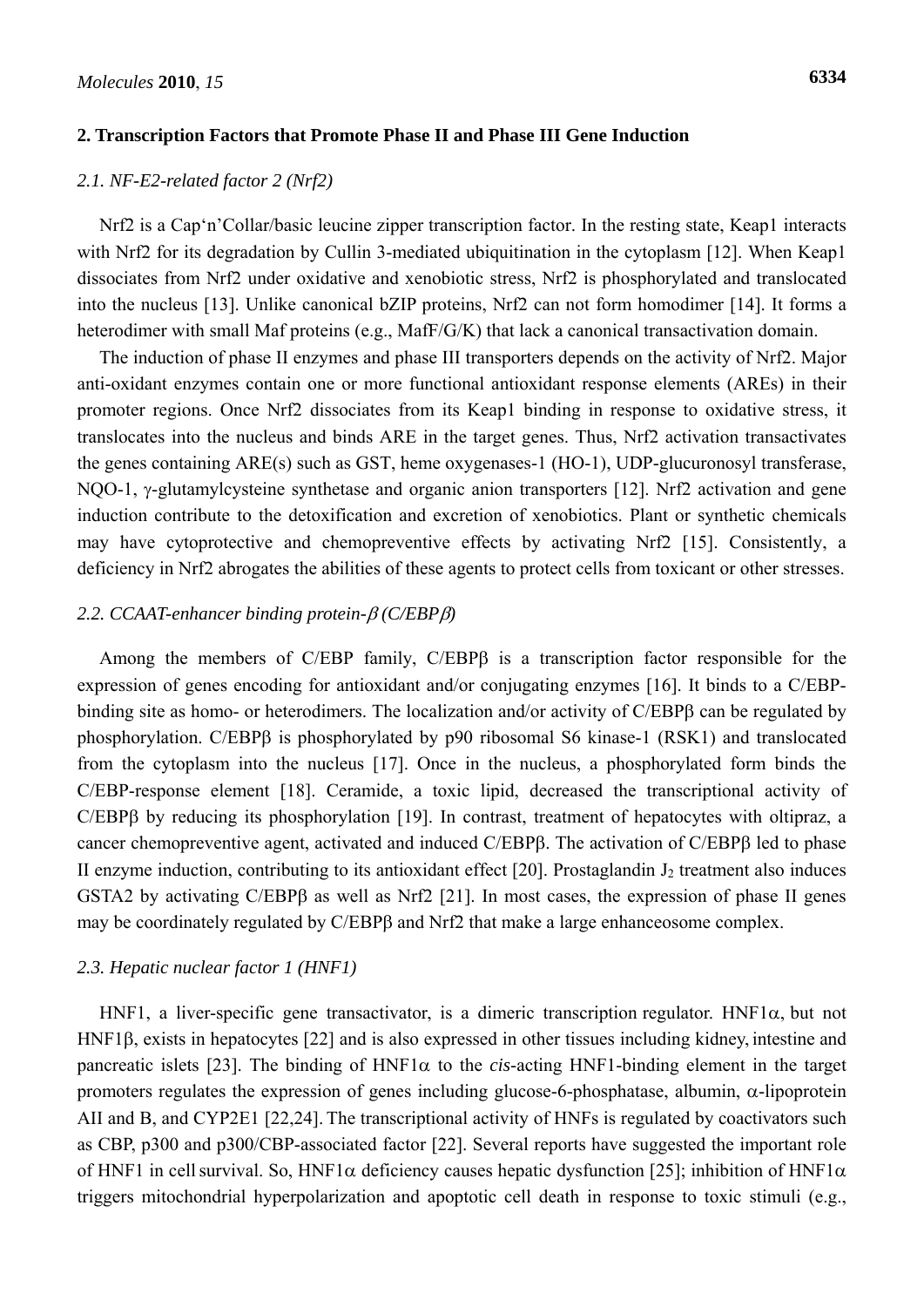ceramide) [26]. For example, ceramide enhances the degradation of HNF1 [27], which might cause apoptosis. Furthermore, HNF recognition element has been identified in the promoter region of the *GSTA2* gene [28]. Oltipraz treatment increased the nuclear accumulation and DNA binding of HNF1 [27], indicating that the activation of HNF1 might contribute to its cytoprotective effect. HNF1 $\alpha$  is a master regulator of several transporter families.  $HNF1\alpha$  disruption results in significant downregulation of several organic anion transporters (Oat) and Oatp uptake transporters in liver and kidney, but increases the expression of efflux transporters (e.g., MDR and MRP) [29].

Liver-enriched HNF4 $\alpha$  promotes the expression of genes involved in hepatic lipid homeostasis and hepatocyte differentiation [30,31]. It also regulates the expression of phase II enzymes and phase III transporters (e.g., UGT1A9) [32]. In addition, HNF4α, not HNF1α, binds to the Ntcp promoter. The HNF4 $\alpha$  binding site located in the human steroid- and bile acid-sulfotransferase gene enhances basal promoter activity [33]. In fasted rats,  $HNF4\alpha$  upregulates the basolateral bile acid transporters (e.g., Ntcp, Oatp1, and Oatp2) [34].

#### *2.4. Peroxisome proliferator-activated receptors (PPARs)*

Currently, three members of this nuclear receptor family have been identified, namely PPARα, PPARβ and PPARγ [35,36]. PPARα is expressed in the liver, heart, kidney, intestine and brown adipose tissue. PPARβ is expressed in most adult tissues; brain, kidney and intestine are the highest expressed tissues. PPARγ, mainly expressed in the spleen, intestine and fat cells, is composed of two submembers, PPARγ1 and PPARγ2. PPARs regulate physiological functions such as lipoprotein and fatty acid metabolism [1,2,36-38]. In the *GSTA2* gene, a PPAR-binding site cluster was identified. In particular, specific mutations in the peroxisome proliferator response element (PPRE) sites caused defect in the responsiveness[21]. PPARγ and retinoid X receptor (RXR) activate the *GSTA2* gene [21]. In addition, the PPARγ agonist and 9-*cis* retinoic acid synergistically enhanced the activities of Nrf2 and C/EBPβ [21].

## *2.5. Nuclear receptors [pregnane X receptor (PXR), farnesoid X receptor (FXR)]*

The expression of phase III transporters such as P-gp, depends on PXR [39,40]. PXR ligands including rifampicin, clotrimazole, mifepristone and nifedipine induced *MDR1* gene in hepatocytes and cancer cells [2,41,42]. Constitutively activated hPXR also induces P-gp without specific ligand binding. A direct repeat 4 nuclear receptor response element was identified as a distinct PXR binding site essential for *MDR1* induction by rifampin [43]. In addition, PXR activation causes the induction of other transporters including OATP2 [44,45], MRP2 [46] and MRP3 [47,48].

FXR (NR1H4) is expressed in liver, intestine, kidney and adrenal glands [49-51]. Bile acids including chenodeoxycholic acid are endogenous ligands of the receptor [52]. FXR has diverse physiological roles in the regulation of bile acid, lipid and glucose metabolism. As a transcription factor, it regulates the expression of genes including hepatic transporters; Bsep, MRP2 (ABCC2) and MDR3 (ABCB4) are present in the bile canalicular membrane and thereby help secrete bile acids (and other compounds) [53,54]. FXR also controls the process of bile acid absorption via apical sodiumdependent bile acid transporter, heterodimeric organic solute transporter-α and -β. Thus, FXR is a key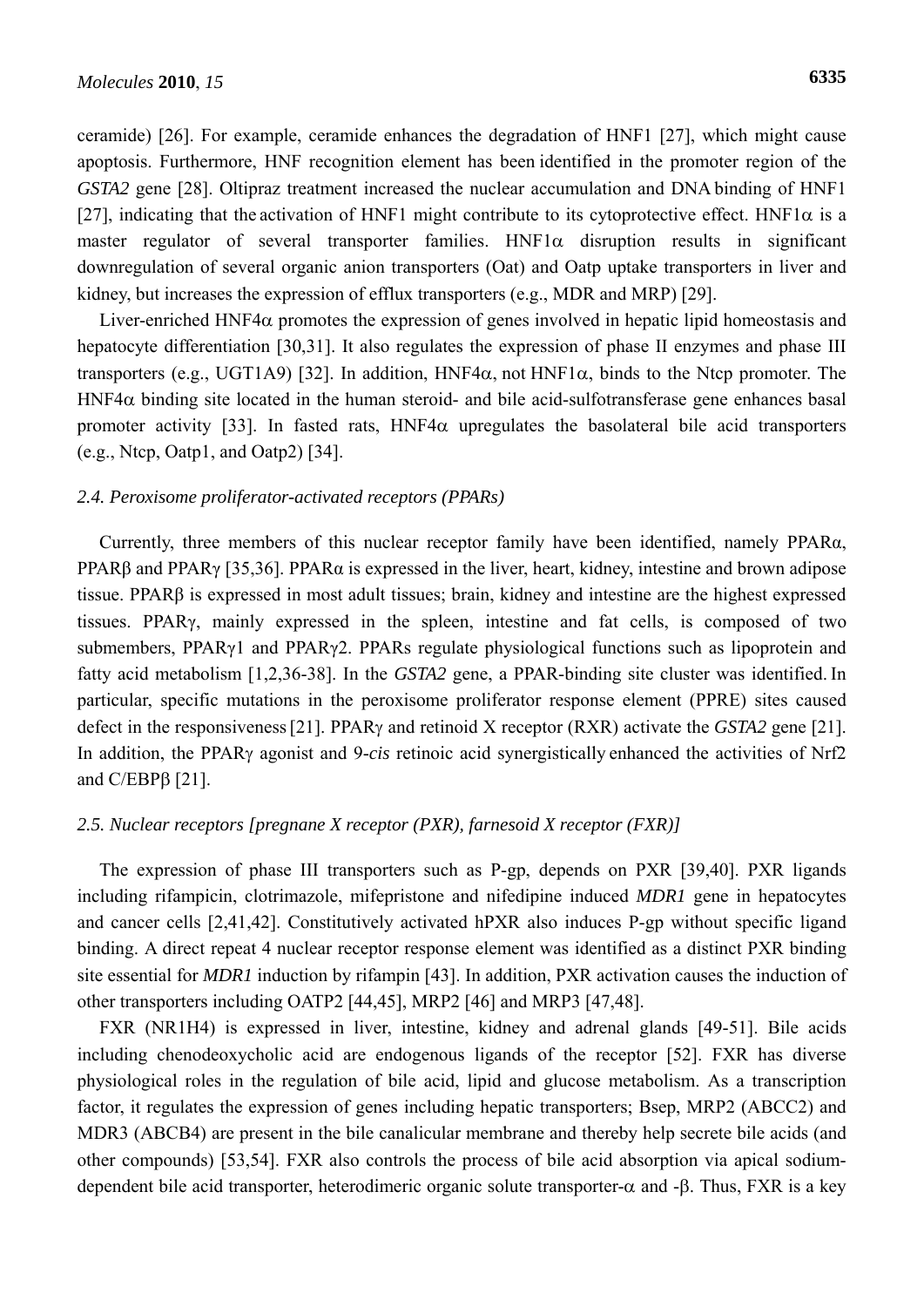sensor for bile acids and plays a role in maintaining bile acid homeostasis such as bile acid synthesis, conjugation, secretion and absorption.

## *2.6. Cooperative interactions of activating transcription factors*

Diverse transcription factors cooperatively regulate the expression of phase II and/or phase III enzymes. The *GSTA2* gene transactivation is controlled by both the ARE and *C*/EBP-binding sites [21]. A deletion of either ARE or C/EBP-binding sites prevented the PPARγ and RXRα-mediated *GSTA2* gene induction, indicating that Nrf2 and C/EBPβ binding to their responsive DNA elements are essential for full transactivation of the gene. In addition, the ligand-dependent transcriptional activity was inhibited by a mutation of the respective PPRE binding site [21], suggesting that the PPREs are important for the full ligand responsiveness. Thus, protein complex formation on target DNA binding site seems to be an important step for transcriptional activation by inducers.

# **3. The Signaling Pathways for Transcription Factor Activation**

# *3.1. Phosphatidylinositol 3-kinase (PI3K)*

PI3K phosphorylates phosphatidylinositols at the 3 position of the inositol ring, and the downstream Akt-p70S6 kinase pathway regulates a variety of biological responses including cell proliferation, survival, mitogenesis and cell transformation [55]. PI3K has been reported to act as a positive regulator of Nrf2 binding with ARE [56] (Figure 1). Kang *et al.* showed that PI3K is involved in nuclear localization of Nrf2 by *tert*-butylhydroquinone-induced oxidative stress, and is associated with cytoplasmic actin rearrangement [57].

**Figure 1.** The signaling pathways for transcription factor activation that leads to phase II enzyme and phase III transporter induction.

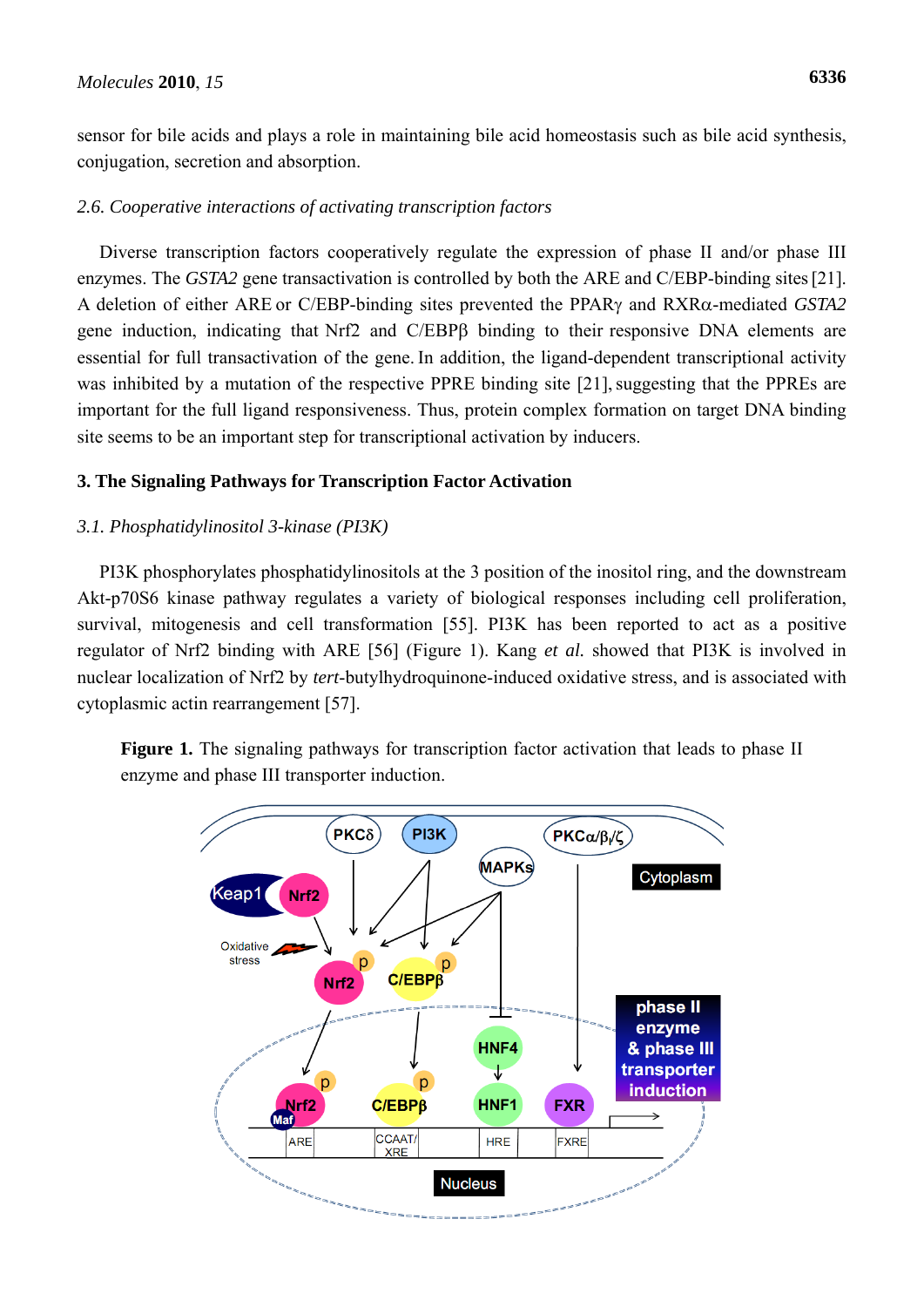Insulin stimulates Nrf2 activity and induces GSTA2 [57]. Since Akt and RSK1, the downstream molecules of PI3K, are activated by insulin, the induction of GSTA2 may depend on the activation of mTOR complex. The finding that ceramide decreased S6K1 activity and protein synthesis [58] indicates that ceramide inhibits GSTA2 expression [59] at least in part through the repression of the mTOR pathway. Thus, mTOR signaling may be involved in the regulation of GST expression. Insulin also activates C/EBPs via PI3K [60]. Likewise,  $\alpha$ -lipoic acid treatment induced phase II enzymes through PI3K-dependent activation of  $C/EBP\alpha$  and  $C/EBP\beta$ , enhancing the ability of insulin to induce target genes [20] (Figure 1). In addition, the activation of C/EBPβ by oltipraz and its metabolites contributes to the induction of phase II genes in a PI3K-dependent manner [18,61].

#### *3.2. Protein kinase C (PKC)*

PKCs consist of 12 isoforms of the PKC family, which are grouped into 3 subfamilies based on their second messenger requirements: 1) conventional (PKC $\alpha$ , PKC $\beta$ <sub>I</sub>, PKC $\beta$ <sub>II</sub> and PKC $\gamma$ ), 2) novel (PKCδ, PKCε, PKCη and PKCθ) and 3) atypical (PKCι, PKCζ, PK-N1 and PK-N2). Conventional PKCs require diacylglycerol phospholipase C,  $Ca^{2+}$  and phospholipid for activation. Novel PKCs require diacylglycerol phospholipase, but not  $Ca^{2+}$ . Atypical PKCs require neither diacylglycerol phospholipase nor  $Ca^{2+}$ . In some cells, PKC $\zeta$  may be at downstream of PI3K, whose activation depends on PI3K products [62].

Nrf2 activation requires phosphorylation at serine-40 by PKCδ [63,64] (Figure 1): a mutant form of Nrf2 (S40A) could not be phosphorylated by PKC. This mutation affects the association of Nrf2 with Keap1, but not the *in vitro* binding of Nrf2/MafK to the ARE [63,64]. The phosphorylation of wildtype Nrf2 by PKCδ promotes its dissociation from Keap1, contributing to its stabilization. This finding indicates that PKCδ-induced Nrf2 phosphorylation is crucial for ARE-mediated antioxidant response. Treatment with PKC activator, phorbol 12-myristate 13-acetate, increased the phosphorylation of FXR. A study showed that the DNA binding domain of FXR was *in vitro* phosphorylated by  $PKC\alpha$  and PKC $\beta$ <sub>I</sub> [65] (Figure 1). The phosphorylation of FXR induced by PKC $\alpha$  directly modulates ligandmediated regulation of FXR target genes. Consistently, the induction of FXR target genes by chenodeoxycholic acid was repressed by PKC inhibition, but not by PKA or PI3K inhibition. In addition, PKCζ directly phosphorylates FXR at threonine 442 site. So, PKCζ knockdown decreased its nuclear localization [66].

#### *3.3. Mitogen-activated protein kinases (MAPKs)*

Three major MAPK pathways [*i.e.*, extracellular signal-regulated kinase (ERK), *c*-Jun N-terminal kinase (JNK) and p38 kinase] are involved in the regulation of many transcription factors, which affects the phase II enzyme and phase III transporter expression (Figure 1). Nrf2 activity may be modulated by MAPKs [67]; ERK2, ERK5 and JNK1 increase ARE activation [68-70], whereas p38 kinase suppresses it [71].

C/EBPβ is regulated by the MAPK pathways. Interferon γ-stimulated pathway stimulates C/EBPβdependent gene expression via MEKK-MEK1-ERK1/2 and p38 kinase [72,73]. In addition, JNK inhibition reduced C/EBPβ expression, indicating that phosphorylation induced by JNK participates in C/EBPβ expression [74].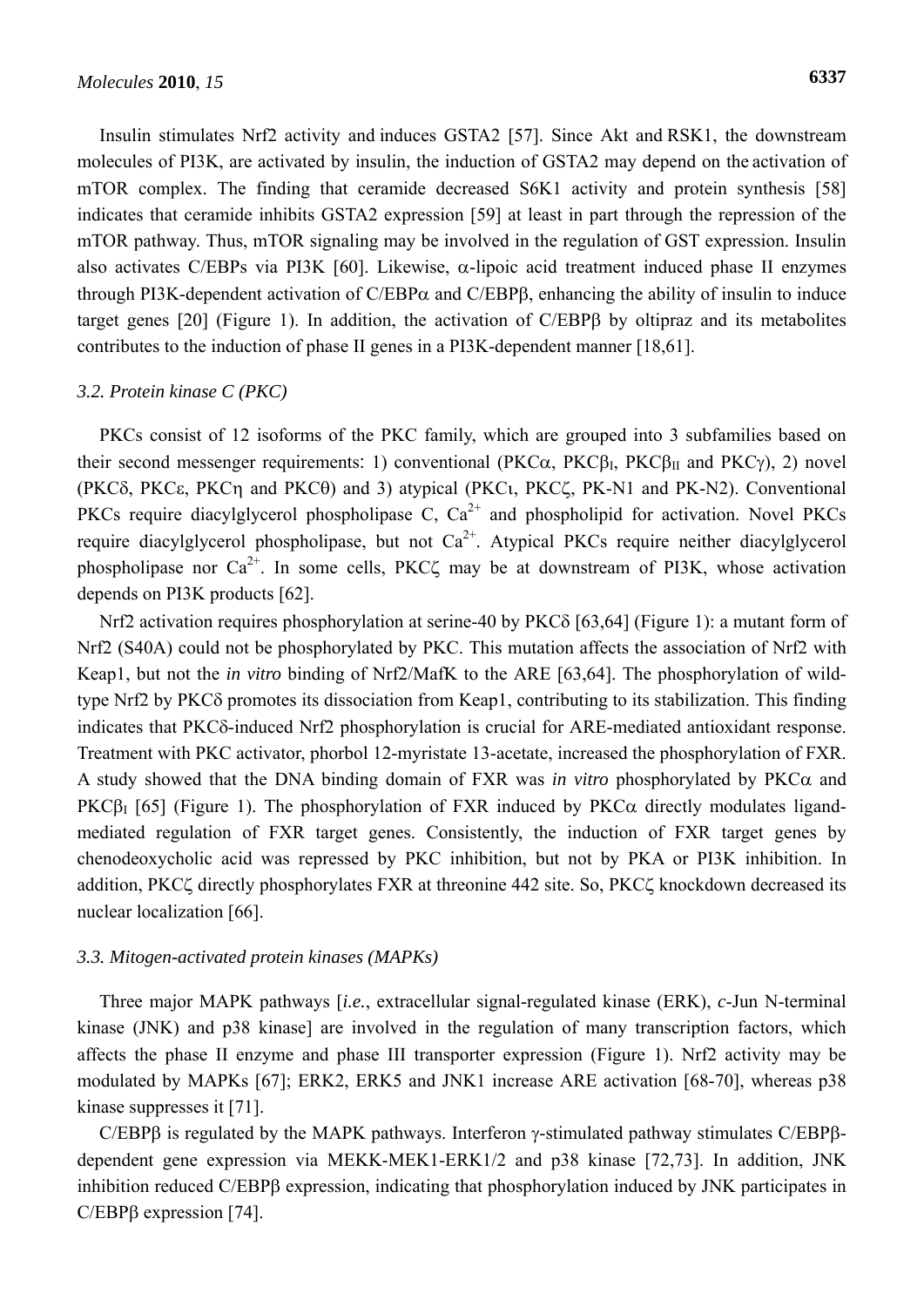The transcriptional activity of HNF4 $\alpha$  may be regulated by post-translational modifications. Thirteen potential serine/threonine phosphorylation sites exist in HNF4 $\alpha$ . It is phosphorylated by kinases including p38 kinase, ERK1/2, PKA, PKB, PKC and AMPK, and the phosphorylated forms have lower DNA binding, dimerization or transactivation activities [75,76]. JNK1 phosphorylates HNF4 $\alpha$ , and reduces its interaction with DNA. Of interest, HNF1 $\alpha$  negatively regulates its own and HNF4 expressions by a negative feedback loop [77]. HNF1 $\alpha$  expression in turn depends on HNF4 $\alpha$ expression, and is reduced under the condition of reduced HNF4 $\alpha$  activity [78-80].

The members of the RSK family play a role in mitogen-activated cell growth, differentiation, or cell survival. RSK1 is a major form expressed in the liver, muscle and fat [81]. RSK, a serine/threonine protein kinase, is activated by ERK [82]. It contains two distinct active kinase domains. Activated RSK1 phosphorylates C/EBPβ and CREB [83].

# **4. The Induction of Phase II Enzymes and/or Phase III Transporters by Antioxidant Phytochemicals**

#### *4.1. Genistein*

Genistein, a biologically active isoflavone found in soy, has a chemopreventive effect. Genistein modulates the expression of genes encoding for phase II and antioxidant enzymes. Feeding rats with diets containing genistein stimulated hepatic NQO-1 activity. It increased hepatic GSTA2 mRNA level, but decreased those of GSTM2 and GSTP1 [84]. However, GST activity was decreased in the liver of mice fed 1,500 mg/kg of genistein [85]. Genistein treatment repressed sulfotransferase 1E1, UGT1A1, UGT2B7, UGT2B15, MRP2 and MRP4 mRNA levels [86].

#### *4.2. Resveratrol*

Resveratrol (3,5,4'-trihydroxy-*trans*-stilbene) is a natural polyphenol compound present in grapes and peanuts. This agent has a variety of potential therapeutic effects. Many of the beneficial effects of resveratrol are a result of its antioxidant action. Resveratrol scavenges not only lipid hydroperoxyl free radicals, but hydroxyl and superoxide anion radicals and thus, resveratrol treatment protects cells from oxidative stress by increasing Nrf2 activity through Akt/protein kinase B and ERK1/2 pathways [87].

Resveratrol alters the profile of xenobiotic-metabolizing enzyme activity; GST was significantly inhibited, particularly in the lung  $(\sim 76\%$  loss of activity) after single administration of 25 mg resveratrol/kg b.w. A different response for UDP-glucuronosyl transferase was observed; a significant induction was seen (83%) in the liver, whereas a significant reduction was observed in the lung (up to ~83% loss) after treatment with 25 mg resveratrol/kg b.w. for 7 days [88]. Resveratrol also regulates the expression of phase III transporters; it down-regulates MRP1 expression and thereby reverses doxorubicin resistance in acute myeloid leukemia cells [89].

#### *4.3. Liquiritigenin*

Liquiritigenin, a biologically active licorice component, inhibited LPS-induced NO synthase induction [90]. After intravenous administration of liquiritigenin, bile flow rate and biliary excretion of bile acid, glutathione and bilirubin contents were elevated [91]. Liquiritigenin treatment markedly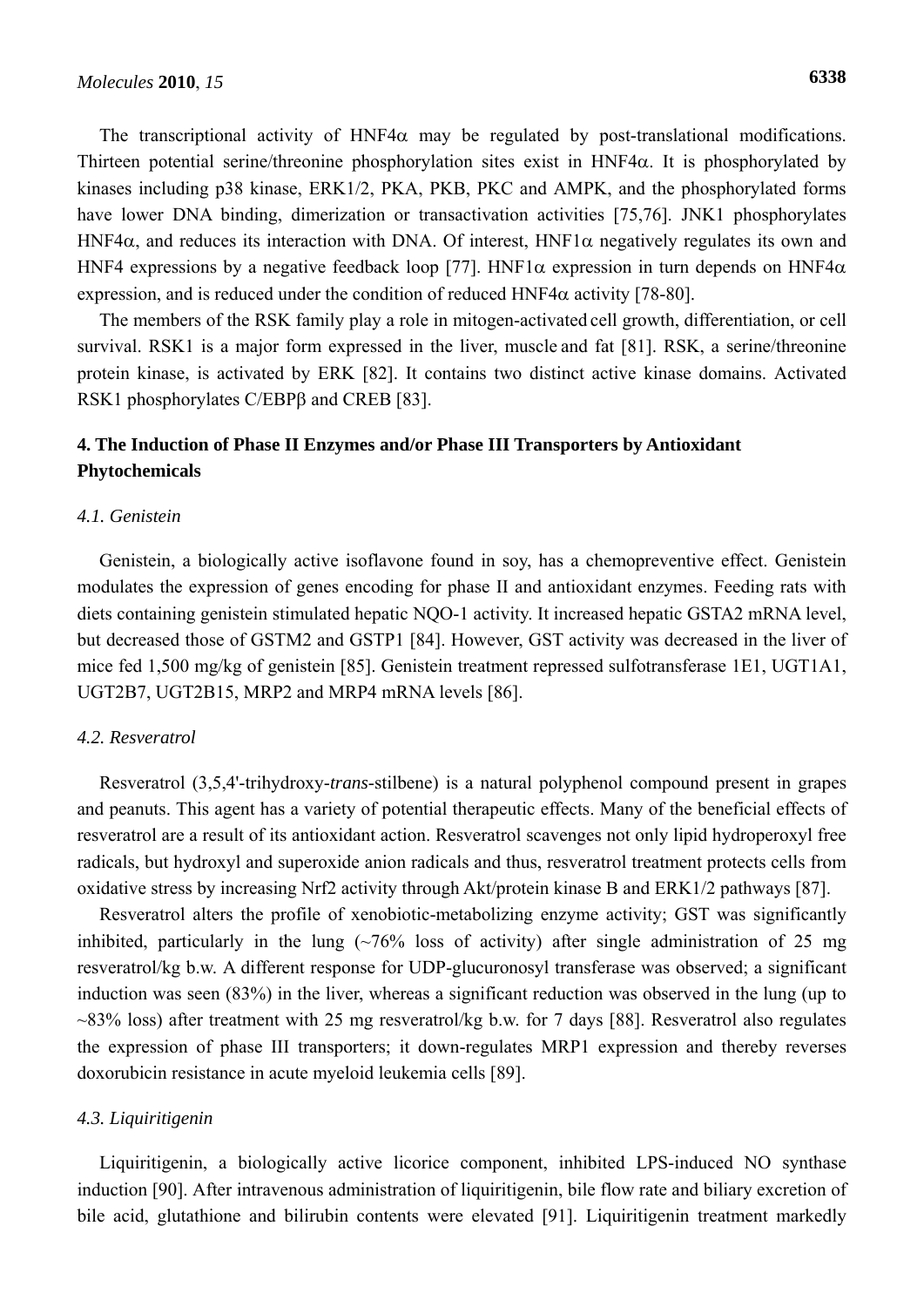stimulated Nrf2 translocation into the nucleus via PKCδ activation [92]. The natural compound enhances not only the expression of hepatic phase II enzymes but that of canalicular efflux transporters and basolateral uptake transporters [91] (Figure 2). Consistently, liquiritigenin treatment attenuated galactosamine/LPS-induced hepatitis in rats [91]. Overall, liquiritigenin has a hepatoprotective effect by inducing phase II enzymes and phase III transporters.

**Figure 2.** The induction of phase II enzyme and phase III transporters by liquiritigenin.



#### *4.4. Sauchinone*

Sauchinone, a lignan from the roots of *Saururus chinensis* (Lour.) Baill, Saururaceae, has potent hepatoprotective and anti-inflammatory actions [93,94]. It also inhibits bone resorption [95]. In a cell culture model, sauchinone treatment induced HO-1 expression and activity, which in part accounts for its cytoprotective efficacy against oxidative injury [96]. Moreover, sauchinone enhanced nuclear accumulation of Nrf2, and increased ARE activity. Sauchinone protects cells from *t*-butylhydroperoxide-induced oxidative injury, possibly through p38 kinase-mediated Nrf2/ARE-dependent HO-1 induction [96].

#### *4.5. Dithiolethiones*

Oltipraz [4-methyl-5-(2-pyrazinyl)-1,2-dithiole-3-thione] is a synthetic compound that has the dithiolethione moiety found in the *Crucifera.* [97]. Dithiolethiones and some of their metabolites are inducers of genes encoding for phase II enzymes [18,61,98,99]. Oltipraz exerts its cancer chemopreventive effect by inducing these enzymes [100,101]. Nrf2 is critical for the enzyme induction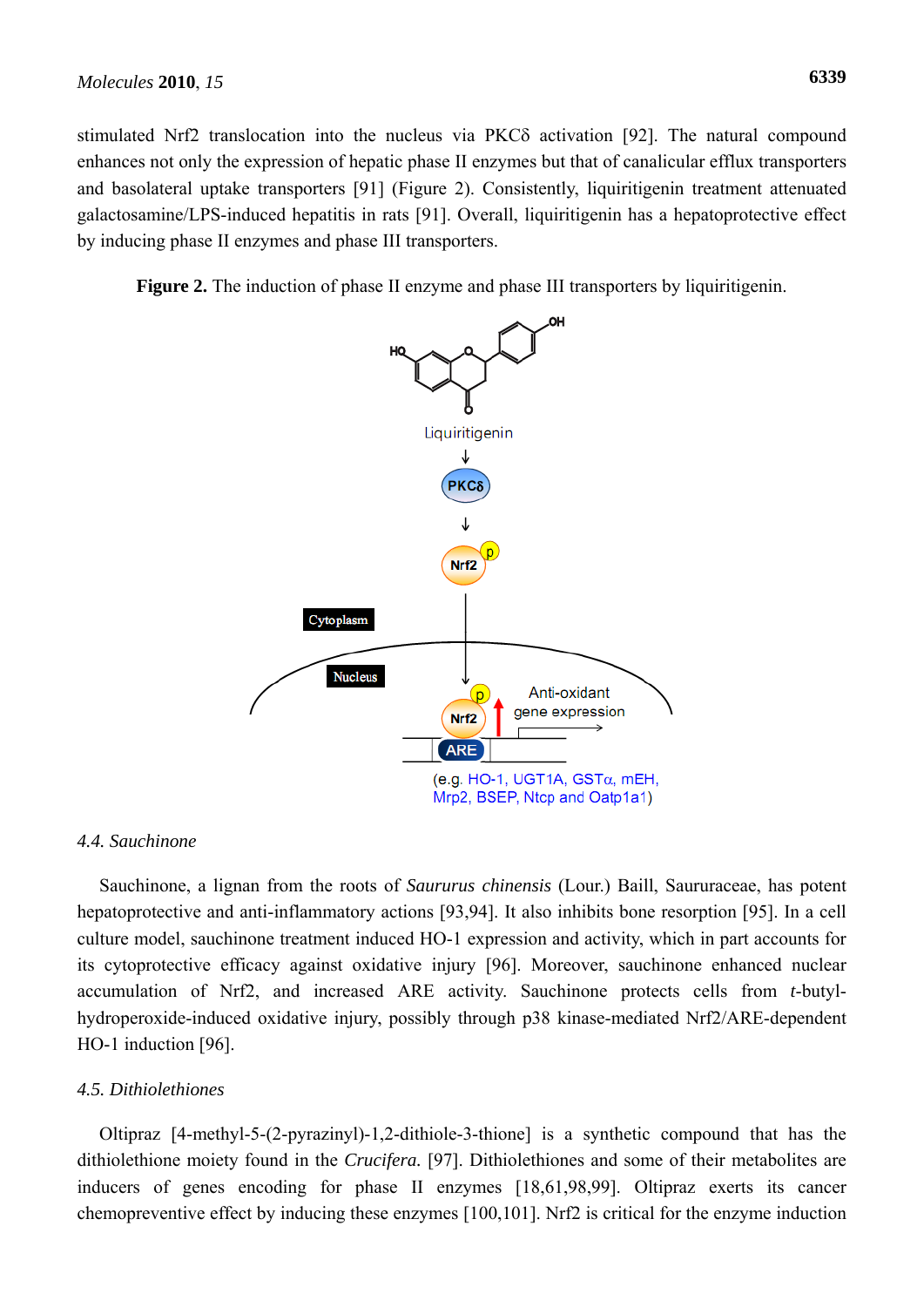by oltipraz [98,102,103]. Also, oltipraz induced C/EBPβ [18,83], and antagonized the effect of hepatitis B virus X that represses C/EBPβ-mediated GST induction [104]. Phase III transporters are also induced by oltipraz treatment [105,106]. The effect of oltipraz on MRP expression is mediated with Nrf2 [105,106]. Thus, oltipraz's actions seem to be cooperatively regulated by both Nrf2 and C/EBPβ.

# **5. Conclusions**

Living organisms have their own defense mechanisms to protect themselves from cellular damage caused by oxidative stress. The ability of cells to maintain homeostasis during stress can be achieved by inducing detoxifying enzymes and transporters and consequently removing harmful substances. A battery of genes encoding for these proteins shares common transcriptional regulatory mechanism (Figure 3). Antioxidant phytochemicals activate signaling pathways responsible for the regulation of key transcription factors, thereby inducing phase II and phase III proteins for the improved metabolism and excretion of xenobiotics.





## **Acknowledgments**

This research was supported by a grant (10182KFDA992) from Korea Food & Drug Administration in 2010.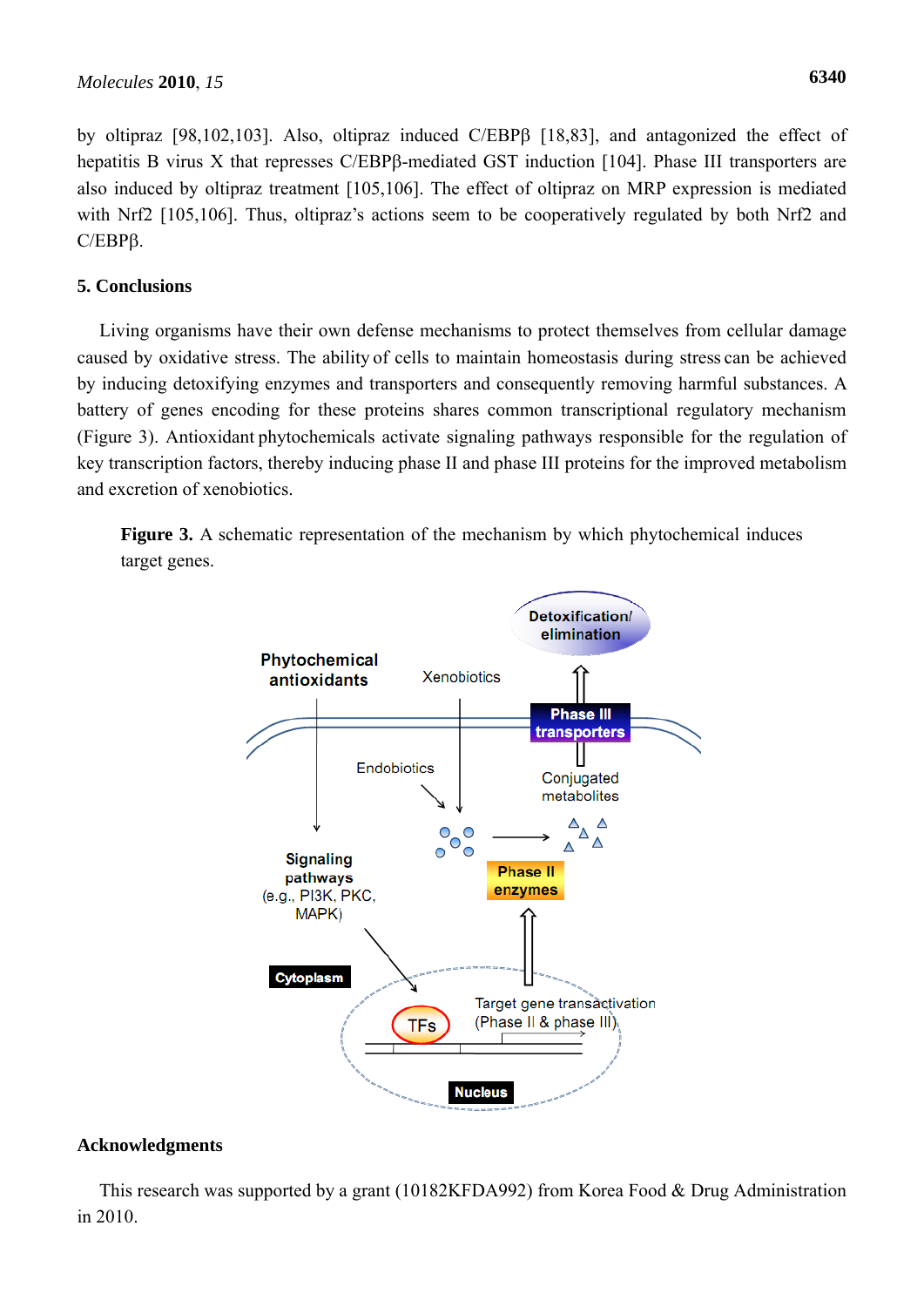## **References**

- 1. Rushmore, T.H.; Kong, A.N. Pharmacogenomics, regulation and signaling pathways of phase I and II drug metabolizing enzymes. *Curr. Drug Metab.* **2002**, *3*, 481-490.
- 2. Wang, H.; LeCluyse, E.L. Role of orphan nuclear receptors in the regulation of drug-metabolising enzymes. *Clin. Pharmacokinet.* **2003**, *42*, 1331-1357.
- 3. Mates, J.M. Effects of antioxidant enzymes in the molecular control of reactive oxygen species toxicology. *Toxicology* **2000**, *153*, 83-104.
- 4. Mizuno, N.; Niwa, T.; Yotsumoto, Y.; Sugiyama, Y. Impact of drug transporter studies on drug discovery and development. *Pharmacol. Rev.* **2003**, *55*, 425-461.
- 5. Staudinger, J.L.; Madan, A.; Carol, K.M.; Parkinson, A. Regulation of drug transporter gene expression by nuclear receptors. *Drug Metab. Dispos.* **2003**, *31*, 523-527.
- 6. Dean, M.; Hamon, Y.; Chimini, G. The human ATP-binding cassette (ABC) transporter superfamily. *J. Lipid Res.* **2001**, *42*, 1007-1017.
- 7. Kerb, R.; Hoffmeyer, S.; Brinkmann, U. ABC drug transporters: Hereditary polymorphisms and pharmacological impact in MDR1, MRP1 and MRP2. *Pharmacogenomics* **2001**, *2*, 51-64.
- 8. Brinkmann, U.; Eichelbaum, M. Polymorphisms in the ABC drug transporter gene MDR1. *Pharmacogenomics J.* **2001**, *1*, 59-64.
- 9. Reichel, C.; Gao, B.; Van Montfoort, J.; Cattori, V.; Rahner, C.; Hagenbuch, B.; Stieger, B.; Kamisako, T.; Meier, P.J. Localization and function of the organic anion-transporting polypeptide Oatp2 in rat liver. *Gastroenterology* **1999**, *117*, 688-695.
- 10. Shitara, Y.; Sugiyama, D.; Kusuhara, H.; Kato, Y.; Abe, T.; Meier, P.J.; Itoh, T.; Sugiyama, Y. Comparative inhibitory effects of different compounds on rat oatpl (slc21a1)- and Oatp2 (Slc21a5)-mediated transport. *Pharm. Res.* **2002**, *19*, 147-153.
- 11. Kim, R.B. Organic anion-transporting polypeptide (OATP) transporter family and drug disposition. *Eur. J. Clin. Invest.* **2003**, *33* (Suppl. 2), 1-5.
- 12. Itoh, K.; Ishii, T.; Wakabayashi, N.; Yamamoto, M. Regulatory mechanisms of cellular response to oxidative stress. *Free Radical Res.* **1999**, *31*, 319-324.
- 13. Motohashi, H.; Yamamoto, M. Nrf2-Keap1 defines a physiologically important stress response mechanism. *Trends Mol. Med.* **2004**, *10*, 549-557.
- 14. Li, W.; Kong, A.N. Molecular mechanisms of Nrf2-mediated antioxidant response. *Mol. Carcinog.*  **2009**, *48*, 91-104.
- 15. Eggler, A.L.; Gay, K.A.; Mesecar, A.D. Molecular mechanisms of natural products in chemoprevention: Induction of cytoprotective enzymes by Nrf2. *Mol. Nutr. Food Res.* **2008**, *52* (Suppl 1), S84-S94.
- 16. Ramji, D.P.; Foka, P. CCAAT/enhancer-binding proteins: Structure, function and regulation. *Biochem. J.* **2002**, *365*, 561-575.
- 17. Buck, M.; Chojkier, M. Signal transduction in the liver: C/EBPbeta modulates cell proliferation and survival. *Hepatology* **2003**, *37*, 731-738.
- 18. Kang, K.W.; Cho, I.J.; Lee, C.H.; Kim, S.G. Essential role of phosphatidylinositol 3-kinasedependent CCAAT/enhancer binding protein beta activation in the induction of glutathione Stransferase by oltipraz. *J. Natl. Cancer Inst.* **2003**, *95*, 53-66.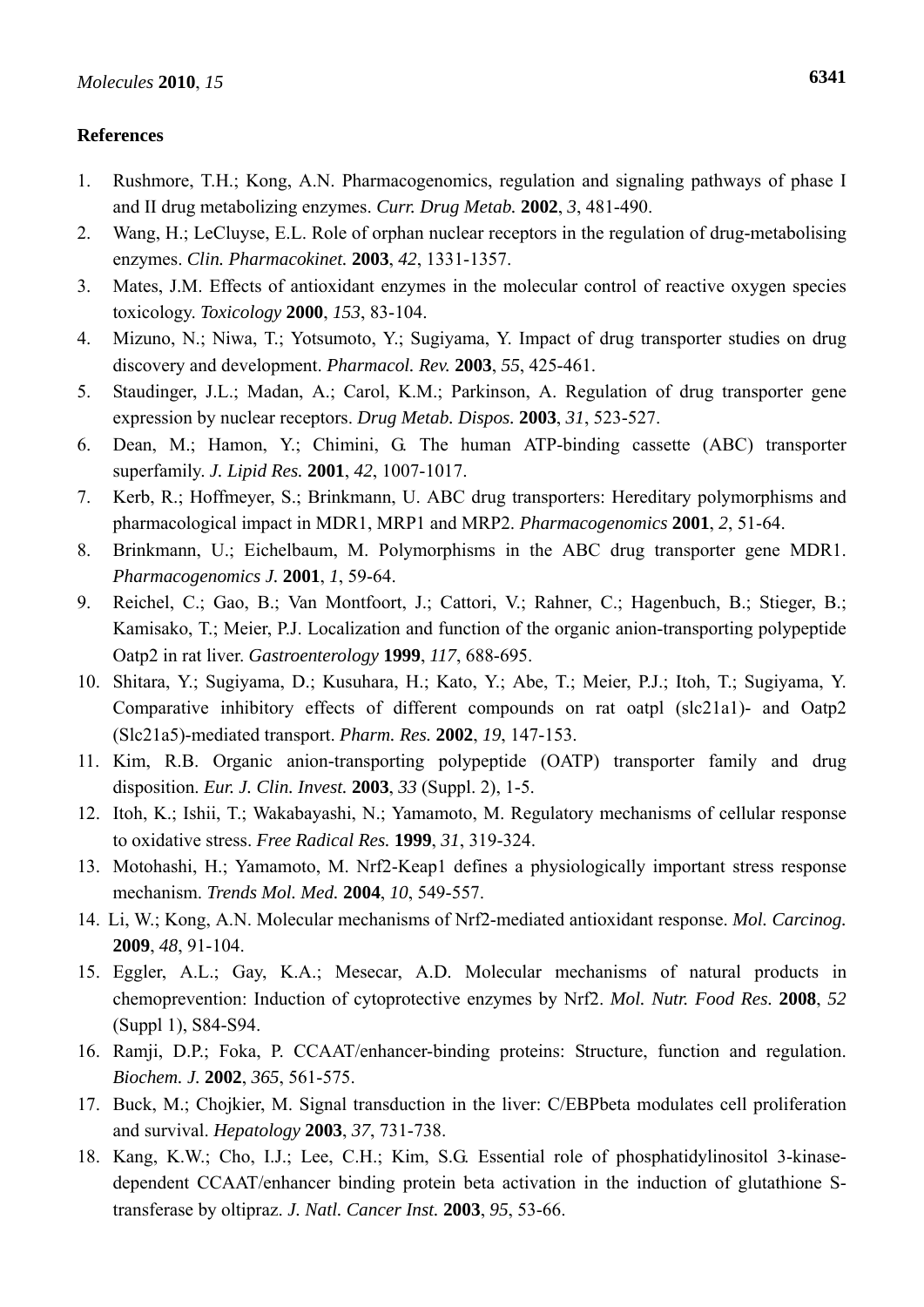- 20. Ki, S.H.; Kim, S.G. Phase II enzyme induction by alpha-lipoic acid through phosphatidylinositol 3-kinase-dependent C/EBPs activation. *Xenobiotica* **2008**, *38*, 587-604.
- 21. Park, E.Y.; Cho, I.J.; Kim, S.G. Transactivation of the PPAR-responsive enhancer module in chemopreventive glutathione S-transferase gene by the peroxisome proliferator-activated receptor-gamma and retinoid X receptor heterodimer. *Cancer Res.* **2004**, *64*, 3701-3713.
- 22. Schrem, H.; Klempnauer, J.; Borlak, J. Liver-enriched transcription factors in liver function and development. Part I: The hepatocyte nuclear factor network and liver-specific gene expression. *Pharmacol. Rev.* **2002**, *54*, 129-158.
- 23. Parrizas, M.; Maestro, M.A.; Boj, S.F.; Paniagua, A.; Casamitjana, R.; Gomis, R.; Rivera, F.; Ferrer, J. Hepatic nuclear factor 1-alpha directs nucleosomal hyperacetylation to its tissue-specific transcriptional targets. *Mol. Cell Biol.* **2001**, *21*, 3234-3243.
- 24. Borlak, J.; Thum, T. Induction of nuclear transcription factors, cytochrome P450 monooxygenases, and glutathione S-transferase alpha gene expression in Aroclor 1254-treated rat hepatocyte cultures. *Biochem. Pharmacol.* **2001**, *61*, 145-153.
- 25. Pontoglio, M.; Barra, J.; Hadchouel, M.; Doyen, A.; Kress, C.; Bach, J.P.; Babinet, C.; Yaniv, M. Hepatocyte nuclear factor 1 inactivation results in hepatic dysfunction, phenylketonuria, and renal Fanconi syndrome. *Cell* **1996**, *84*, 575-585.
- 26. Wobser, H.; Dussmann, H.; Kogel, D.; Wang, H.; Reimertz, C.; Wollheim, C.B.; Byrne, M.M.; Prehn, J.H. Dominant-negative suppression of HNF-1 alpha results in mitochondrial dysfunction, INS-1 cell apoptosis, and increased sensitivity to ceramide-, but not to high glucose-induced cell death. *J. Biol. Chem.* **2002**, *277*, 6413-6421.
- 27. Park, I.N.; Cho, I.J.; Kim, S.G. Ceramide, an apoptotic rheostat, inhibits CCAAT/enhancer binding protein-beta and NF-E2-related factor-2 activation: The role in glutathione S-transferase A2 gene repression. *Drug Metab. Dispos.* **2004**, *32*, 893-897.
- 28. Rushmore, T.H.; King, R.G.; Paulson, K.E.; Pickett, C.B. Regulation of glutathione S-transferase Ya subunit gene expression: Identification of a unique xenobiotic-responsive element controlling inducible expression by planar aromatic compounds. *Proc. Natl. Acad. Sci. USA* **1990**, *87*, 3826-3830.
- 29. Maher, J.M.; Slitt, A.L.; Callaghan, T.N.; Cheng, X.; Cheung, C.; Gonzalez, F.J.; Klaassen, C.D. Alterations in transporter expression in liver, kidney, and duodenum after targeted disruption of the transcription factor HNF1alpha. *Biochem. Pharmacol.* **2006**, *72*, 512-522.
- 30. Hayhurst, G.P.; Lee, Y.H.; Lambert, G.; Ward, J.M.; Gonzalez, F.J. Hepatocyte nuclear factor 4alpha (nuclear receptor 2A1) is essential for maintenance of hepatic gene expression and lipid homeostasis. *Mol. Cell Biol.* **2001**, *21*, 1393-1403.
- 31. Watt, A.J.; Garrison, W.D.; Duncan, S.A. HNF4: A central regulator of hepatocyte differentiation and function. *Hepatology* **2003**, *37*, 1249-1253.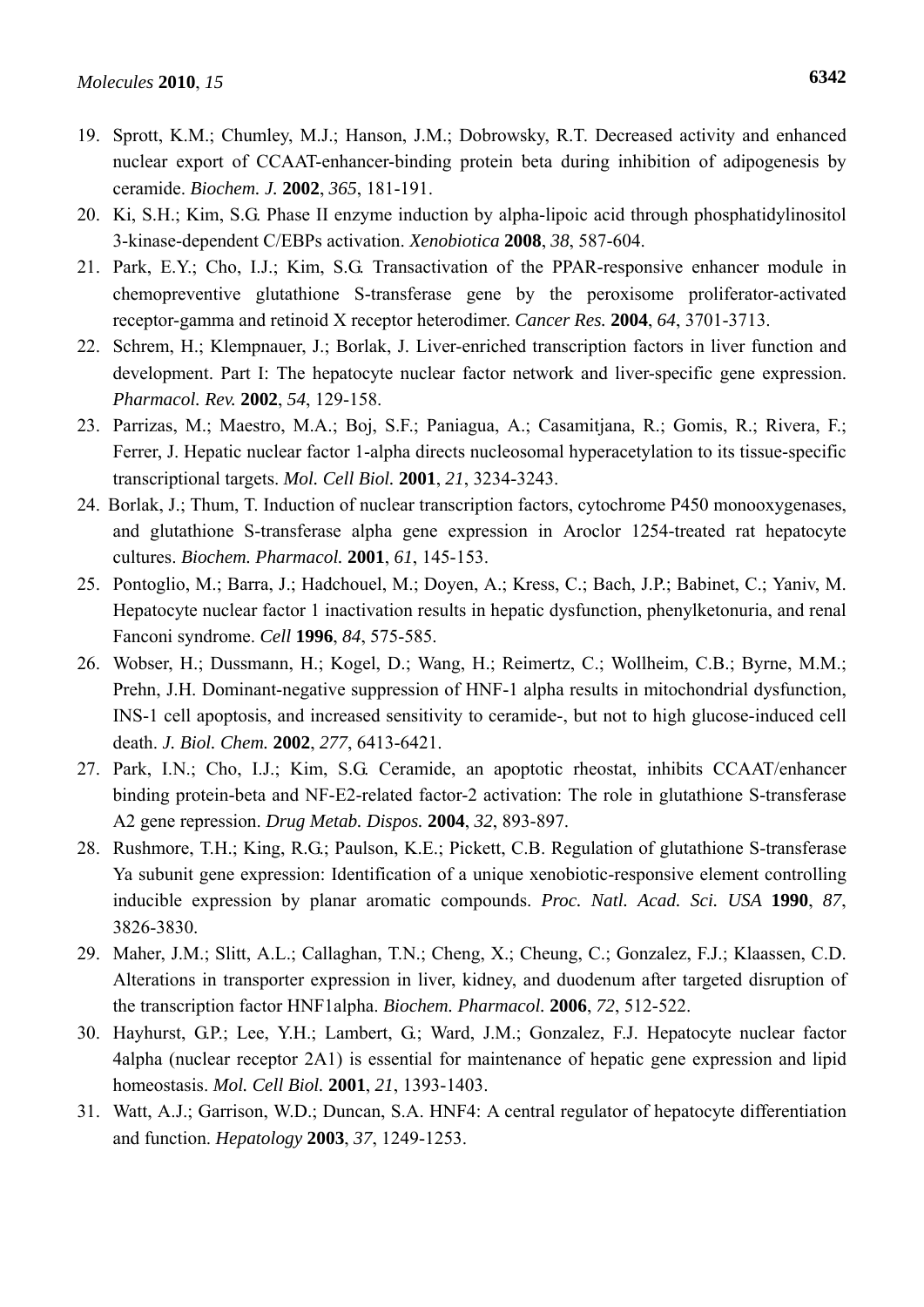- 32. Barbier, O.; Girard, H.; Inoue, Y.; Duez, H.; Villeneuve, L.; Kamiya, A.; Fruchart, J.C.; Guillemette, C.; Gonzalez, F.J.; Staels, B. Hepatic expression of the UGT1A9 gene is governed by hepatocyte nuclear factor 4alpha. *Mol. Pharmacol.* **2005**, *67*, 241-249.
- 33. Echchgadda, I.; Song, C.S.; Oh, T.; Ahmed, M.; De La Cruz, I.J.; Chatterjee, B. The xenobioticsensing nuclear receptors pregnane X receptor, constitutive androstane receptor, and orphan nuclear receptor hepatocyte nuclear factor 4alpha in the regulation of human steroid-/bile acidsulfotransferase. *Mol. Endocrinol.* **2007**, *21*, 2099-2111.
- 34. Dietrich, C.G.; Martin, I.V.; Porn, A.C.; Voigt, S.; Gartung, C.; Trautwein, C.; Geier, A. Fasting induces basolateral uptake transporters of the SLC family in the liver via HNF4alpha and PGC1alpha. *Am. J. Physiol. Gastrointest. Liver Physiol.* **2007**, *293*, G585-G590.
- 35. Gervois, P.; Torra, I.P.; Fruchart, J.C.; Staels, B. Regulation of lipid and lipoprotein metabolism by PPAR activators. *Clin. Chem. Lab. Med.* **2000**, *38*, 3-11.
- 36. Gilde, A.J.; van der Lee, K.A.; Willemsen, P.H.; Chinetti, G.; van der Leij, F.R.; van der Vusse, G.J.; Staels, B.; van Bilsen, M. Peroxisome proliferator-activated receptor (PPAR) alpha and PPARbeta/delta, but not PPARgamma, modulate the expression of genes involved in cardiac lipid metabolism. *Circ. Res.* **2003**, *92*, 518-524.
- 37. Issemann, I.; Green, S. Activation of a member of the steroid hormone receptor superfamily by peroxisome proliferators. *Nature* **1990**, *347*, 645-650.
- 38. Tugwood, J.D.; Issemann, I.; Anderson, R.G.; Bundell, K.R.; McPheat, W.L.; Green, S. The mouse peroxisome proliferator activated receptor recognizes a response element in the 5' flanking sequence of the rat acyl CoA oxidase gene. *EMBO J.* **1992**, *11*, 433-439.
- 39. Johnson, B.M.; Charman, W.N.; Porter, C.J. Application of compartmental modeling to an examination of *in vitro* intestinal permeability data: Assessing the impact of tissue uptake, Pglycoprotein, and CYP3A. *Drug Metab. Dispos.* **2003**, *31*, 1151-1160.
- 40. Perloff, M.D.; von Moltke, L.L.; Greenblatt, D.J. Ritonavir and dexamethasone induce expression of CYP3A and P-glycoprotein in rats. *Xenobiotica* **2004**, *34*, 133-150.
- 41. Kullak-Ublick, G.A.; Becker, M.B. Regulation of drug and bile salt transporters in liver and intestine. *Drug Metab. Rev.* **2003**, *35*, 305-317.
- 42. Song, X.; Xie, M.; Zhang, H.; Li, Y.; Sachdeva, K.; Yan, B. The pregnane X receptor binds to response elements in a genomic context-dependent manner, and PXR activator rifampicin selectively alters the binding among target genes. *Drug Metab. Dispos.* **2004**, *32*, 35-42.
- 43. Geick, A.; Eichelbaum, M.; Burk, O. Nuclear receptor response elements mediate induction of intestinal MDR1 by rifampin. *J. Biol. Chem.* **2001**, *276*, 14581-14587.
- 44. Staudinger, J.; Liu, Y.; Madan, A.; Habeebu, S.; Klaassen, C.D. Coordinate regulation of xenobiotic and bile acid homeostasis by pregnane X receptor. *Drug Metab Dispos* **2001**, *29*, 1467-1472.
- 45. Staudinger, J.L.; Goodwin, B.; Jones, S.A.; Hawkins-Brown, D.; MacKenzie, K.I.; LaTour, A.; Liu, Y.; Klaassen, C.D.; Brown, K.K.; Reinhard, J.; Willson, T.M.; Koller, B.H.; Kliewer, S.A. The nuclear receptor PXR is a lithocholic acid sensor that protects against liver toxicity. *Proc. Natl. Acad. Sci. USA* **2001**, *98*, 3369-3374.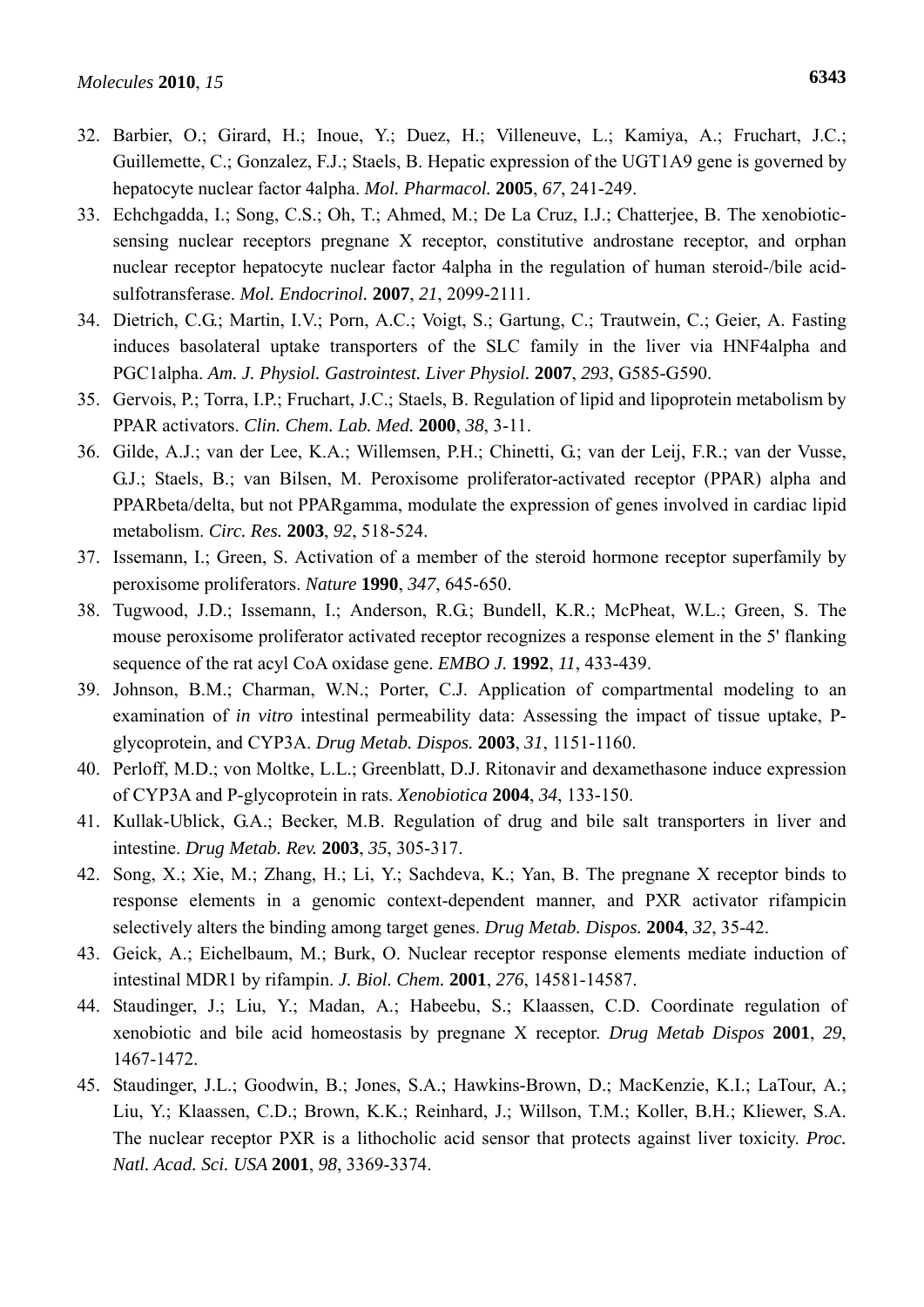- 46. Kast, H.R.; Goodwin, B.; Tarr, P.T.; Jones, S.A.; Anisfeld, A.M.; Stoltz, C.M.; Tontonoz, P.; Kliewer, S.; Willson, T.M.; Edwards, P.A. Regulation of multidrug resistance-associated protein 2 (ABCC2) by the nuclear receptors pregnane X receptor, farnesoid X-activated receptor, and constitutive androstane receptor. *J. Biol. Chem.* **2002**, *277*, 2908-2915.
- 47. Kullak-Ublick, G.A.; Stieger, B.; Meier, P.J. Enterohepatic bile salt transporters in normal physiology and liver disease. *Gastroenterology* **2004**, *126*, 322-342.
- 48. Teng, S.; Jekerle, V.; Piquette-Miller, M. Induction of ABCC3 (MRP3) by pregnane X receptor activators. *Drug Metab. Dispos.* **2003**, *31*, 1296-1299.
- 49. Forman, B.M.; Goode, E.; Chen, J.; Oro, A.E.; Bradley, D.J.; Perlmann, T.; Noonan, D.J.; Burka, L.T.; McMorris, T.; Lamph, W.W.; Evans, R.M.; Weinberger, C. Identification of a nuclear receptor that is activated by farnesol metabolites. *Cell* **1995**, *81*, 687-693.
- 50. Huber, R.M.; Murphy, K.; Miao, B.; Link, J.R.; Cunningham, M.R.; Rupar, M.J.; Gunyuzlu, P.L.; Haws, T.F.; Kassam, A.; Powell, F.; Hollis, G.F.; Young, P.R.; Mukherjee, R.; Burn, T.C. Generation of multiple farnesoid-X-receptor isoforms through the use of alternative promoters. *Gene* **2002**, *290*, 35-43.
- 51. Zhang, Y.; Kast-Woelbern, H.R.; Edwards, P.A. Natural structural variants of the nuclear receptor farnesoid X receptor affect transcriptional activation. *J. Biol. Chem.* **2003**, *278*, 104-110.
- 52. Wang, H.; Chen, J.; Hollister, K.; Sowers, L.C.; Forman, B.M. Endogenous bile acids are ligands for the nuclear receptor FXR/BAR. *Mol. Cell* **1999**, *3*, 543-553.
- 53. Lee, F.Y.; Lee, H.; Hubbert, M.L.; Edwards, P.A.; Zhang, Y. FXR, a multipurpose nuclear receptor. *Trends Biochem. Sci.* **2006**, *31*, 572-580.
- 54. Kalaany, N.Y.; Mangelsdorf, D.J. LXRS and FXR: The yin and yang of cholesterol and fat metabolism. *Annu. Rev. Physiol.* **2006**, *68*, 159-191.
- 55. Engelman, J.A.; Luo, J.; Cantley, L.C. The evolution of phosphatidylinositol 3-kinases as regulators of growth and metabolism. *Nat. Rev. Genet.* **2006**, *7*, 606-619.
- 56. Lee, J.M.; Hanson, J.M.; Chu, W.A.; Johnson, J.A. Phosphatidylinositol 3-kinase, not extracellular signal-regulated kinase, regulates activation of the antioxidant-responsive element in IMR-32 human neuroblastoma cells. *J. Biol. Chem.* **2001**, *276*, 20011-20016.
- 57. Kang, K.W.; Lee, S.J.; Park, J.W.; Kim, S.G. Phosphatidylinositol 3-kinase regulates nuclear translocation of NF-E2-related factor 2 through actin rearrangement in response to oxidative stress. *Mol. Pharmacol.* **2002**, *62*, 1001-1010.
- 58. Hyde, R.; Hajduch, E.; Powell, D.J.; Taylor, P.M.; Hundal, H.S. Ceramide down-regulates System A amino acid transport and protein synthesis in rat skeletal muscle cells. *FASEB J.* **2005**, *19*, 461-463.
- 59. Park, I.N.; Cho, I.J.; Kim, S.G. Ceramide negatively regulates glutathione S-transferase gene transactivation via repression of hepatic nuclear factor-1 that is degraded by the ubiquitin proteasome system. *Mol. Pharmacol.* **2004**, *65*, 1475-1484.
- 60. Sekine, O.; Nishio, Y.; Egawa, K.; Nakamura, T.; Maegawa, H.; Kashiwagi, A. Insulin activates CCAAT/enhancer binding proteins and proinflammatory gene expression through the phosphatidylinositol 3-kinase pathway in vascular smooth muscle cells. *J. Biol. Chem.* **2002**, *277*, 36631-36639.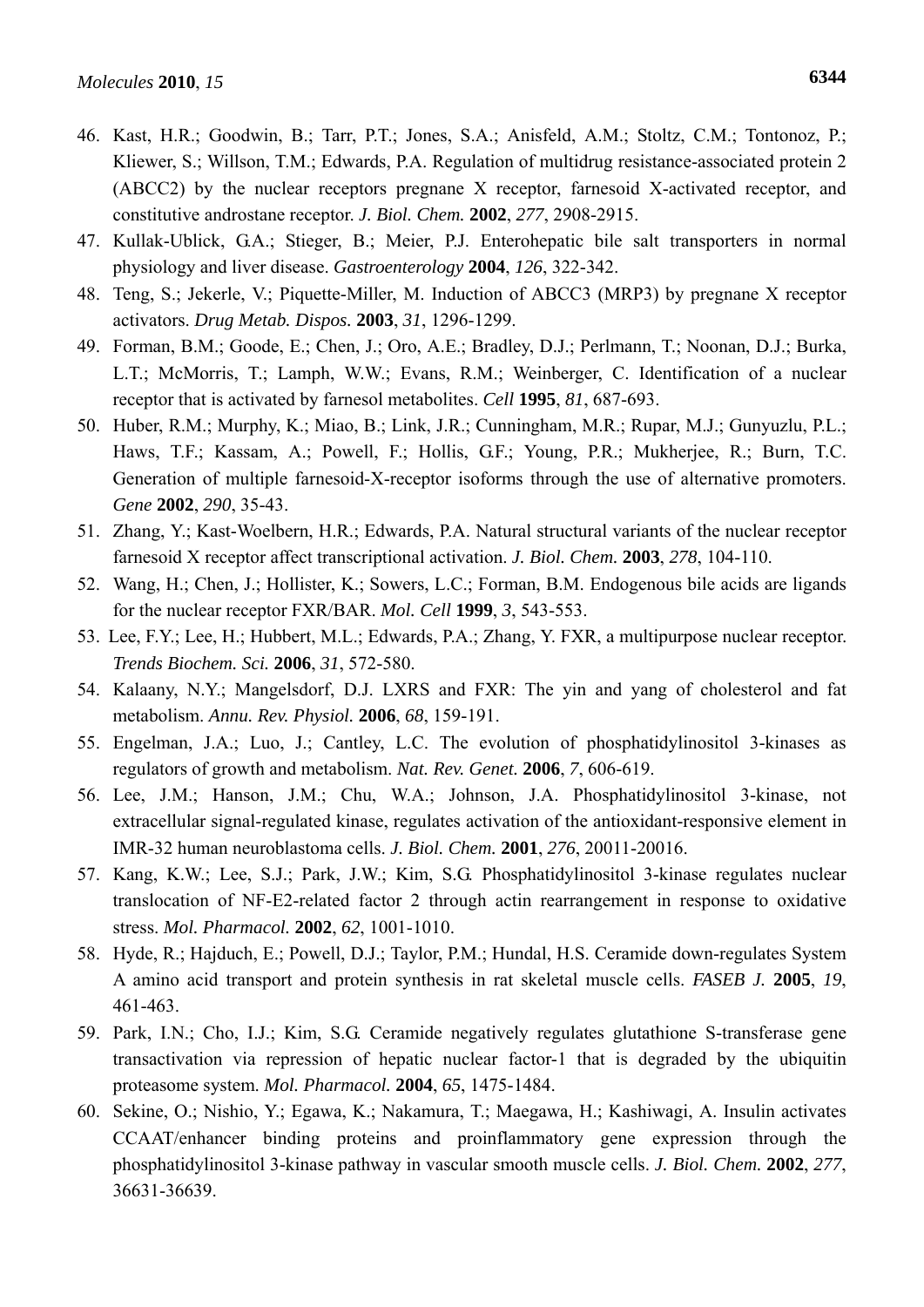- 61. Ko, M.S.; Lee, S.J.; Kim, J.W.; Lim, J.W.; Kim, S.G. Differential effects of the oxidized metabolites of oltipraz on the activation of CCAAT/enhancer binding protein-beta and NF-E2 related factor-2 for GSTA2 gene induction. *Drug Metab. Dispos.* **2006**, *34*, 1353-1360.
- 62. Nakanishi, H.; Brewer, K.A.; Exton, J.H. Activation of the zeta isozyme of protein kinase C by phosphatidylinositol 3,4,5-trisphosphate. *J. Biol. Chem.* **1993**, *268*, 13-16.
- 63. Huang, H.C.; Nguyen, T.; Pickett, C.B. Phosphorylation of Nrf2 at Ser-40 by protein kinase C regulates antioxidant response element-mediated transcription. *J. Biol. Chem.* **2002**, *277*, 42769-42774.
- 64. Li, B.; Wang, X.; Rasheed, N.; Hu, Y.; Boast, S.; Ishii, T.; Nakayama, K.; Nakayama, K.I.; Goff, S.P. Distinct roles of c-Abl and Atm in oxidative stress response are mediated by protein kinase C delta. *Genes Dev.* **2004**, *18*, 1824-1837.
- 65. Gineste, R.; Sirvent, A.; Paumelle, R.; Helleboid, S.; Aquilina, A.; Darteil, R.; Hum, D.W.; Fruchart, J.C.; Staels, B. Phosphorylation of farnesoid X receptor by protein kinase C promotes its transcriptional activity. *Mol. Endocrinol.* **2008**, *22*, 2433-2447.
- 66. Frankenberg, T.; Miloh, T.; Chen, F.Y.; Ananthanarayanan, M.; Sun, A.Q.; Balasubramaniyan, N.; Arias, I.; Setchell, K.D.; Suchy, F.J.; Shneider, B.L. The membrane protein ATPase class I type 8B member 1 signals through protein kinase C zeta to activate the farnesoid X receptor. *Hepatology*  **2008**, *48*, 1896-1905.
- 67. Yu, R.; Chen, C.; Mo, Y.Y.; Hebbar, V.; Owuor, E.D.; Tan, T.H.; Kong, A.N. Activation of mitogen-activated protein kinase pathways induces antioxidant response element-mediated gene expression via a Nrf2-dependent mechanism. *J. Biol. Chem.* **2000**, *275*, 39907-39913.
- 68. Keum, Y.S.; Owuor, E.D.; Kim, B.R.; Hu, R.; Kong, A.N. Involvement of Nrf2 and JNK1 in the activation of antioxidant responsive element (ARE) by chemopreventive agent phenethyl isothiocyanate (PEITC). *Pharm. Res.* **2003**, *20*, 1351-1356.
- 69. Shen, G.; Hebbar, V.; Nair, S.; Xu, C.; Li, W.; Lin, W.; Keum, Y.S.; Han, J.; Gallo, M.A.; Kong, A.N. Regulation of Nrf2 transactivation domain activity. The differential effects of mitogenactivated protein kinase cascades and synergistic stimulatory effect of Raf and CREB-binding protein. *J. Biol. Chem.* **2004**, *279*, 23052-23060.
- 70. Yu, R.; Lei, W.; Mandlekar, S.; Weber, M.J.; Der, C.J.; Wu, J.; Kong, A.N. Role of a mitogenactivated protein kinase pathway in the induction of phase II detoxifying enzymes by chemicals. *J. Biol. Chem.* **1999**, *274*, 27545-27552.
- 71. Yu, R.; Mandlekar, S.; Lei, W.; Fahl, W.E.; Tan, T.H.; Kong, A.N. p38 mitogen-activated protein kinase negatively regulates the induction of phase II drug-metabolizing enzymes that detoxify carcinogens. *J. Biol. Chem.* **2000**, *275*, 2322-2327.
- 72. Roy, S.K.; Hu, J.; Meng, Q.; Xia, Y.; Shapiro, P.S.; Reddy, S.P.; Platanias, L.C.; Lindner, D.J.; Johnson, P.F.; Pritchard, C.; Pages, G.; Pouyssegur, J.; Kalvakolanu, D.V. MEKK1 plays a critical role in activating the transcription factor C/EBP-beta-dependent gene expression in response to IFN-gamma. *Proc. Natl. Acad. Sci. USA* **2002**, *99*, 7945-7950.
- 73. Salmenpera, P.; Hamalainen, S.; Hukkanen, M.; Kankuri, E. Interferon-gamma induces C/EBP beta expression and activity through MEK/ERK and p38 in T84 colon epithelial cells. *Am. J. Physiol. Cell Physiol.* **2003**, *284*, C1133-C1139.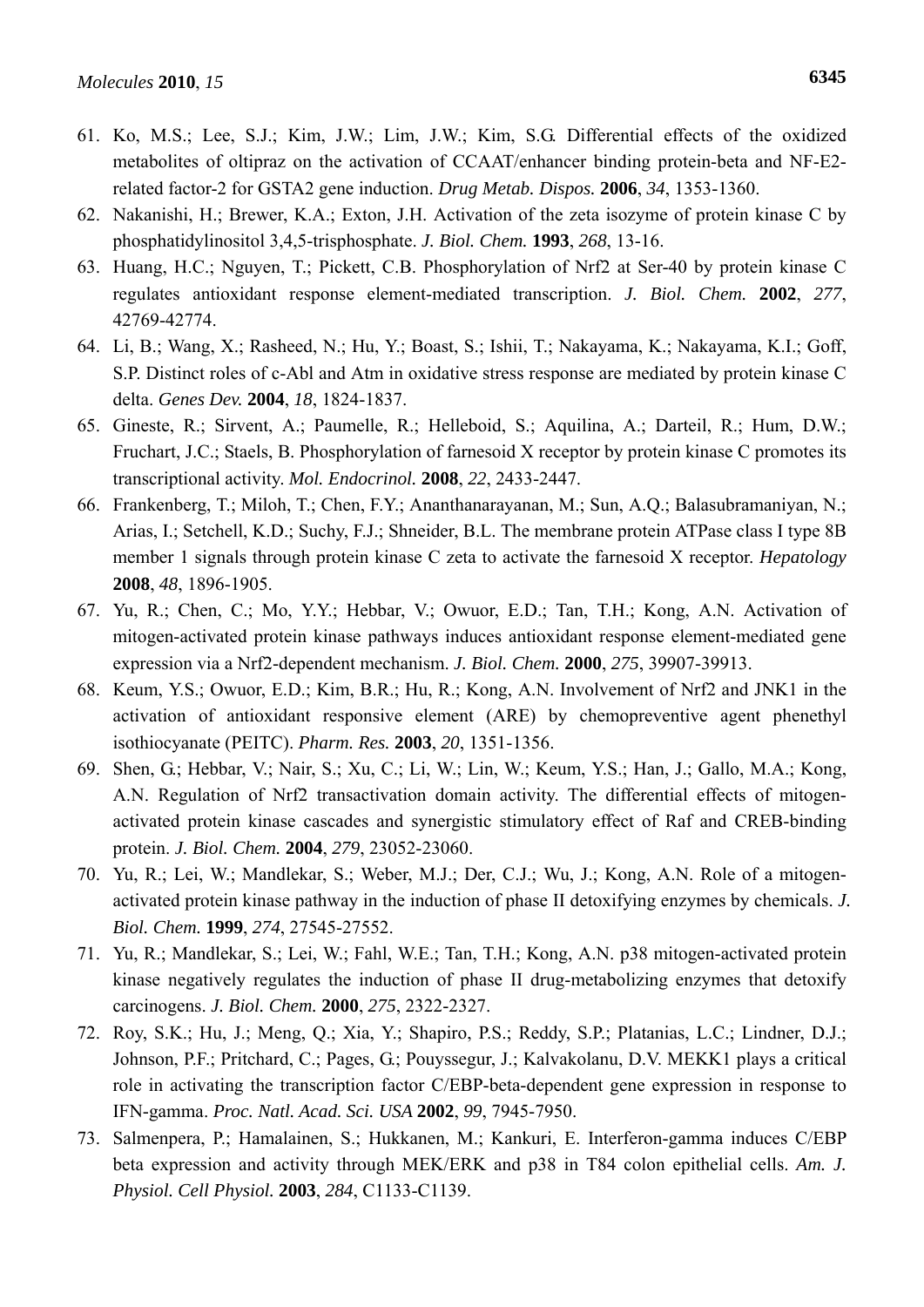- 74. Gomez-Santos, C.; Barrachina, M.; Gimenez-Xavier, P.; Dalfo, E.; Ferrer, I.; Ambrosio, S. Induction of C/EBP beta and GADD153 expression by dopamine in human neuroblastoma cells. Relationship with alpha-synuclein increase and cell damage. *Brain Res. Bull.* **2005**, *65*, 87-95.
- 75. Chiang, J.Y. Hepatocyte nuclear factor 4alpha regulation of bile acid and drug metabolism. *Expert Opin. Drug Metab. Toxicol.* **2009**, *5*, 137-147.
- 76. Han, S.; Li, T.; Ellis, E.; Strom, S.; Chiang, J.Y. A novel bile acid-activated vitamin D receptor signaling in human hepatocytes. *Mol. Endocrinol.* **2010**, *24*, 1151-1164.
- 77. Ktistaki, E.; Talianidis, I. Modulation of hepatic gene expression by hepatocyte nuclear factor 1. *Science* **1997**, *277*, 109-112.
- 78. Jung, D.; Kullak-Ublick, G.A. Hepatocyte nuclear factor 1 alpha: A key mediator of the effect of bile acids on gene expression. *Hepatology* **2003**, *37*, 622-631.
- 79. Wang, B.; Cai, S.R.; Gao, C.; Sladek, F.M.; Ponder, K.P. Lipopolysaccharide results in a marked decrease in hepatocyte nuclear factor 4 alpha in rat liver. *Hepatology* **2001**, *34*, 979-989.
- 80. Kuo, C.J.; Conley, P.B.; Chen, L.; Sladek, F.M.; Darnell, J.E., Jr.; Crabtree, G.R. A transcriptional hierarchy involved in mammalian cell-type specification. *Nature* **1992**, *355*, 457-461.
- 81. Moller, D.E.; Xia, C.H.; Tang, W.; Zhu, A.X.; Jakubowski, M. Human rsk isoforms: cloning and characterization of tissue-specific expression. *Am. J. Physiol.* **1994**, *266*, C351-359.
- 82. Zhao, Y.; Bjorbaek, C.; Moller, D.E. Regulation and interaction of pp90(rsk) isoforms with mitogen-activated protein kinases. *J. Biol. Chem.* **1996**, *271*, 29773-29779.
- 83. Lee, S.J.; Kim, S.G. Role of p90 ribosomal S6-kinase-1 in oltipraz-induced specific phosphorylation of CCAAT/enhancer binding protein-beta for GSTA2 gene transactivation. *Mol. Pharmacol.* **2006**, *69*, 385-396.
- 84. Wiegand, H.; Wagner, A.E.; Boesch-Saadatmandi, C.; Kruse, H.P.; Kulling, S.; Rimbach, G. Effect of dietary genistein on Phase II and antioxidant enzymes in rat liver. *Cancer Genomics Proteomics* **2009**, *6*, 85-92.
- 85. Froyen, E.B.; Reeves, J.L.; Mitchell, A.E.; Steinberg, F.M. Regulation of phase II enzymes by genistein and daidzein in male and female Swiss Webster mice. *J. Med. Food.* **2009**, *12*, 1227-1237.
- 86. Hanet, N.; Lancon, A.; Delmas, D.; Jannin, B.; Chagnon, M.C.; Cherkaoui-Malki, M.; Latruffe, N.; Artur, Y.; Heydel, J.M. Effects of endocrine disruptors on genes associated with 17betaestradiol metabolism and excretion. *Steroids* **2008**, *73*, 1242-1251.
- 87. Chen, C.Y.; Jang, J.H.; Li, M.H.; Surh, Y.J. Resveratrol upregulates heme oxygenase-1 expression via activation of NF-E2-related factor 2 in PC12 cells. *Biochem. Biophys. Res. Commun.* **2005**, *331*, 993-1000.
- 88. Canistro, D.; Bonamassa, B.; Pozzetti, L.; Sapone, A.; Abdel-Rahman, S.Z.; Biagi, G.L.; Paolini, M. Alteration of xenobiotic metabolizing enzymes by resveratrol in liver and lung of CD1 mice. *Food Chem. Toxicol.* **2009**, *47*, 454-461.
- 89. Kweon, S.H.; Song, J.H.; Kim, T.S. Resveratrol-mediated reversal of doxorubicin resistance in acute myeloid leukemia cells via downregulation of MRP1 expression. *Biochem. Biophys. Res. Commun.* **2010**, *395*, 104-110.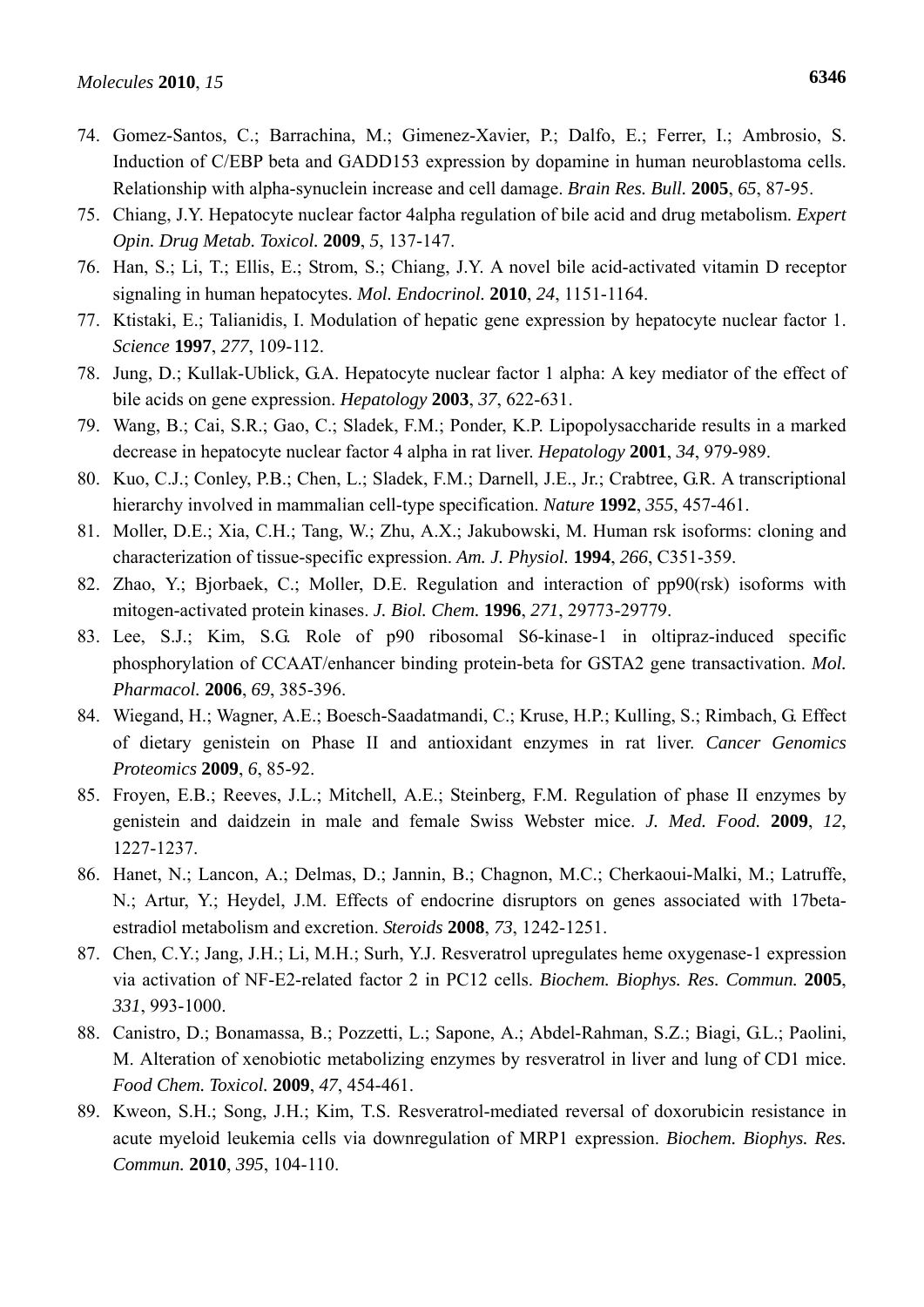- 90. Kim, Y.W.; Zhao, R.J.; Park, S.J.; Lee, J.R.; Cho, I.J.; Yang, C.H.; Kim, S.G.; Kim, S.C. Antiinflammatory effects of liquiritigenin as a consequence of the inhibition of NF-kappaB-dependent iNOS and proinflammatory cytokines production. *Br. J. Pharmacol.* **2008**, *154*, 165-173.
- 91. Kim, Y.W.; Kang, H.E.; Lee, M.G.; Hwang, S.J.; Kim, S.C.; Lee, C.H.; Kim, S.G. Liquiritigenin, a flavonoid aglycone from licorice, has a choleretic effect and the ability to induce hepatic transporters and phase-II enzymes. *Am. J. Physiol. Gastrointest. Liver Physiol.* **2009**, *296*, G372-G381.
- 92. Kim, Y.W.; Kim, Y.M.; Yang, Y.M.; Kay, H.Y.; Kim, W.D.; Lee, J.W.; Hwang, S.J.; Kim, S.G. Inhibition of LXRalpha-dependent steatosis and oxidative injury by liquiritigenin, a licorice flavonoid, as mediated with Nrf2 activation. *Antioxid. Redox Signal.* **2010**, EPub ahead of print.
- 93. Kim, Y.W.; Lee, S.M.; Shin, S.M.; Hwang, S.J.; Brooks, J.S.; Kang, H.E.; Lee, M.G.; Kim, S.C.; Kim, S.G. Efficacy of sauchinone as a novel AMPK-activating lignan for preventing iron-induced oxidative stress and liver injury. *Free Radic. Biol. Med.* **2009**, *47*, 1082-1092.
- 94. Min, H.J.; Won, H.Y.; Kim, Y.C.; Sung, S.H.; Byun, M.R.; Hwang, J.H.; Hong, J.H.; Hwang, E.S. Suppression of Th2-driven, allergen-induced airway inflammation by sauchinone. *Biochem. Biophys. Res. Commun.* **2009**, *385*, 204-209.
- 95. Han, K.Y.; Yang, D.; Chang, E.J.; Lee, Y.; Huang, H.; Sung, S.H.; Lee, Z.H.; Kim, Y.C.; Kim, H.H. Inhibition of osteoclast differentiation and bone resorption by sauchinone. *Biochem. Pharmacol.* **2007**, *74*, 911-923.
- 96. Jeong, G.S.; Lee, D.S.; Li, B.; Byun, E.; Kwon, D.Y.; Park, H.; Kim, Y.C. Protective effect of sauchinone by upregulating heme oxygenase-1 via the P38 MAPK and Nrf2/ARE pathways in HepG2 cells. *Planta Med.* **2010**, *76*, 41-47.
- 97. Kensler, T.W.; Helzlsouer, K.J. Oltipraz: Clinical opportunities for cancer chemoprevention. p. *J. Cell Biochem. Suppl.* **1995**, *22*, 101-107.
- 98. Petzer, J.P.; Navamal, M.; Johnson, J.K.; Kwak, M.K.; Kensler, T.W.; Fishbein, J.C. Phase 2 enzyme induction by the major metabolite of oltipraz. *Chem. Res. Toxicol.* **2003**, *16*, 1463-1469.
- 99. Egner, P.A.; Kensler, T.W.; Prestera, T.; Talalay, P.; Libby, A.H.; Joyner, H.H.; Curphey, T.J. Regulation of phase 2 enzyme induction by oltipraz and other dithiolethiones. *Carcinogenesis*  **1994**, *15*, 177-181.
- 100. Clapper, M.L. Chemopreventive activity of oltipraz. *Pharmacol. Ther.* **1998**, *78*, 17-27.
- 101. Primiano, T.; Egner, P.A.; Sutter, T.R.; Kelloff, G.J.; Roebuck, B.D.; Kensler, T.W. Intermittent dosing with oltipraz: relationship between chemoprevention of aflatoxin-induced tumorigenesis and induction of glutathione S-transferases. *Cancer Res.* **1995**, *55*, 4319-4324.
- 102. Iida, K.; Itoh, K.; Kumagai, Y.; Oyasu, R.; Hattori, K.; Kawai, K.; Shimazui, T.; Akaza, H.; Yamamoto, M. Nrf2 is essential for the chemopreventive efficacy of oltipraz against urinary bladder carcinogenesis. *Cancer Res.* **2004**, *64*, 6424-6431.
- 103. Auyeung, D.J.; Kessler, F.K.; Ritter, J.K. Mechanism of rat UDP-glucuronosyltransferase 1A6 induction by oltipraz: Evidence for a contribution of the Aryl hydrocarbon receptor pathway. *Mol. Pharmacol.* **2003**, *63*, 119-127.
- 104. Cho, I.J.; Ki, S.H.; Brooks, C., 3rd; Kim, S.G. Role of hepatitis B virus X repression of C/EBPbeta activity in the down-regulation of glutathione S-transferase A2 gene: Implications in other phase II detoxifying enzyme expression. *Xenobiotica* **2009**, *39*, 182-192.